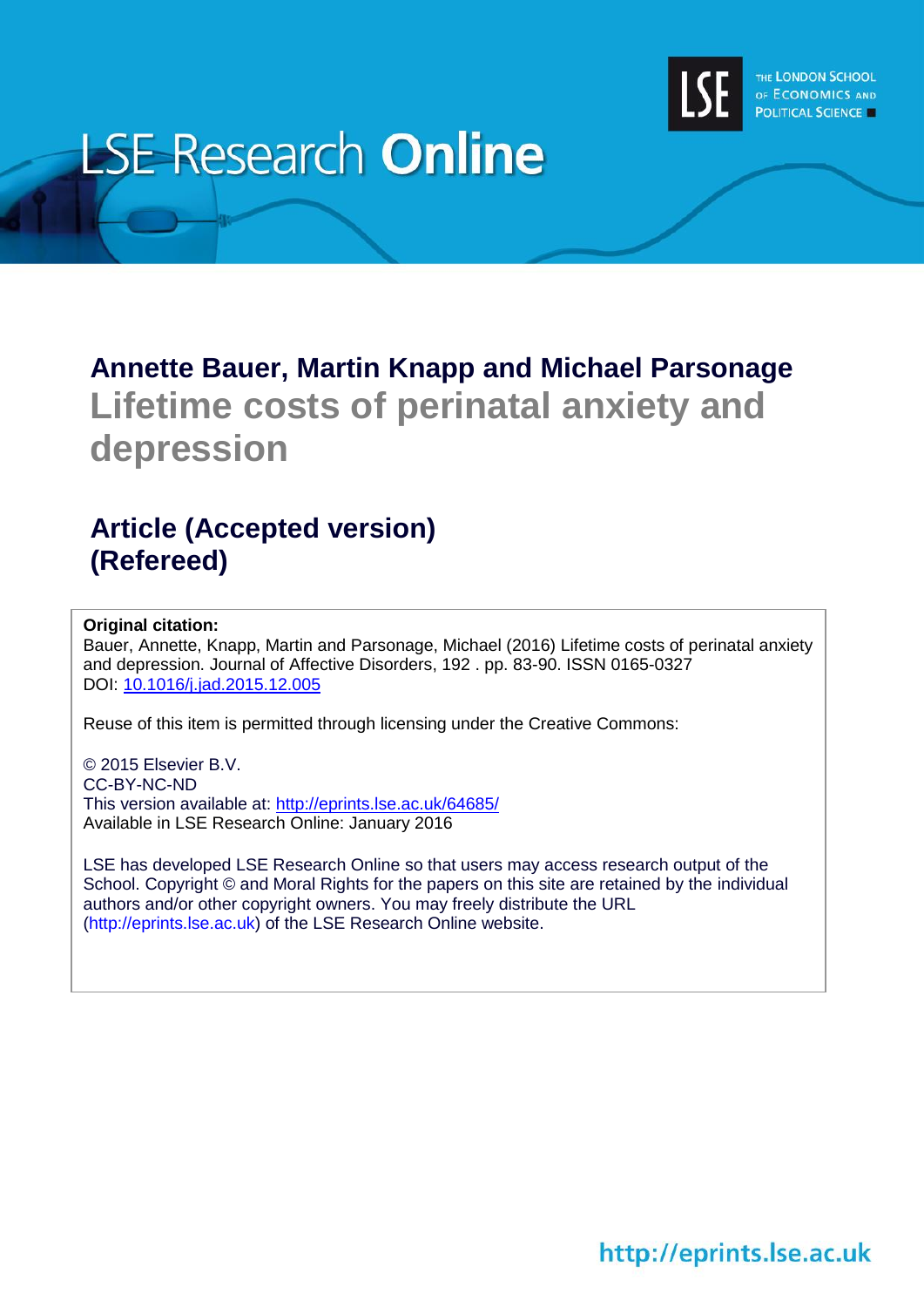## Manuscript (main text)

Corresponding author: Annette Bauer, a [bauer@lse.ac.uk](mailto:bauer@lse.ac.uk)

Abbreviations<sup>1</sup>

#### **ABSTRACT**

#### **Background**

Anxiety and depression are common among women during pregnancy and the year after birth. The consequences, both for the women themselves and for their children, can be considerable and last for many years. This study focuses on the economic consequences, aiming to estimate the total costs and health-related quality of life losses over the lifetime of mothers and their children.

#### **Method**

A pathway or decision modelling approach was employed, based on data from previous studies. Systematic and pragmatic literature reviews were conducted to identify evidence of impacts of perinatal anxiety and depression on mothers and their children.

#### **Results**

The present value of total lifetime costs of perinatal depression (anxiety) was £75,728 (£34,811) per woman with condition. If prevalence estimates were applied the respective cost of perinatal anxiety and depression combined was about £8,500 per woman giving birth; for the United Kingdom, the aggregated costs were £6.6 billion. The majority of the costs related to adverse impacts on children and almost a fifth were borne by the public sector.

#### **Limitations**

The method was exploratory in nature, based on a diverse range of literature and encountered important data gaps.

#### **Conclusions**

Findings suggest the need to allocate more resources to support women with perinatal mental illness. More research is required to understand the type of interventions that can reduce long-term negative effects for both mothers and offspring.

## **Highlights**

 Using modelling techniques, we estimated the lifetime costs of perinatal depression and anxiety reflecting the impact on mothers and children

<sup>1</sup> <sup>1</sup> ALSPAC = Avon Longitudinal Study of Parents and Children,  $ED = Education, HRQol =$ Health-related quality of life,  $HSC = Health$  and social care,  $OOP = Out-of-oocket$ expenditure, NHS = National Health Service,  $p =$  probability,  $PL =$  Productivity loss,  $pp =$ percentage points, PTB = Pre-term birth,  $RD =$  Risk difference,  $UC =$  Unpaid care, UK = United Kingdom, wks. = weeks, yrs. = years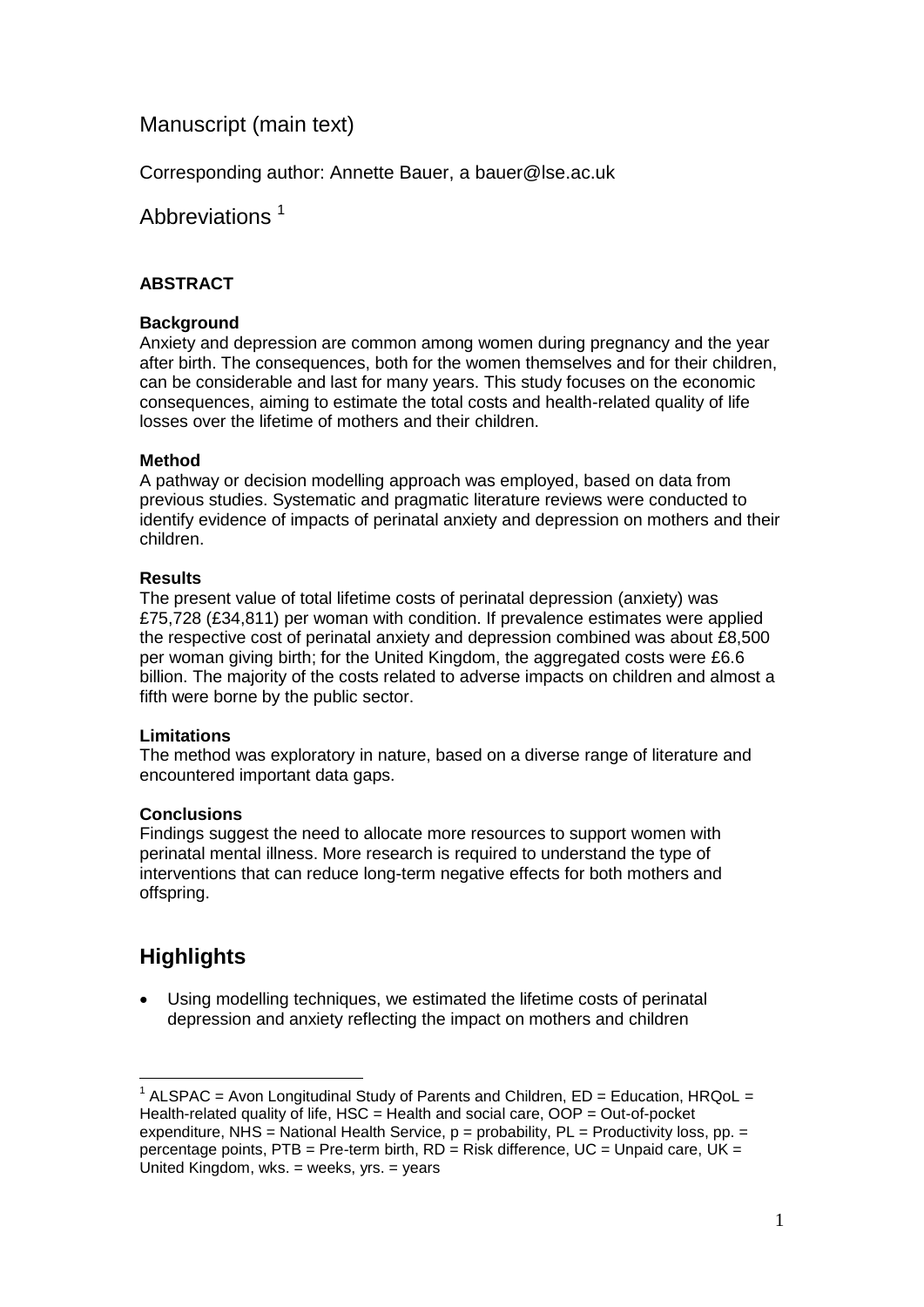- We found that costs were substantial and that the majority related to the impact on children
- There is a need to understand the role of interventions in alleviating symptoms and reducing long-term negative effects for both mothers and offspring.
- New costing methods are required for conditions with transgenerational origins and impact.

# **1 Introduction**

The World Health Organization recognises perinatal mental health as a major public health issue; at least one in ten women has a serious mental health problem during pregnancy or in the year after birth (WHO, 2008; 2014). The impact on mothers can be considerable during the perinatal period because of new emotional, social, financial and physical challenges. Additionally, the pre- and postnatal periods have significant impacts on future physical, mental and cognitive development of offspring: children of mothers with perinatal mental illness are exposed to higher risks of low birth-weight, reduced child growth, intellectual, behavioural and socio-emotional problems (Hay et al., 2010; Surkan et al., 2011; Conroy et al., 2012; Kingston and Tough, 2014; Pearson et al., 2013a,b; O'Donnell et al., 2014).

We focus on perinatal depression and anxiety, the most prevalent conditions during the perinatal period. Despite their high prevalence they are often overlooked by health professionals: the likelihood of women seeking help or being identified is below 50% even in well-funded health systems (Vesga-López et al., 2008; Ko et al., 2012; Howard et al., 2014). Of those who are clinically detected, only 10-15% get effective treatment (Woolhouse et al., 2009; Goodman and Tyer-Viola, 2010; Gavin et al., 2015). The impacts of perinatal mental illness on mothers and children are many; here we focus on the wide-ranging and intergenerational economic consequences.

# **2 METHODS**

In summary, our approach was to consider the life-course from the perspective of both mother and child. We used decision-analytic modelling to determine incremental costs associated with adverse effects, discounted to present value at time of birth. Modelling helps to utilise data from many sources, attaching costs and outcomes to events that happen with estimated probabilities. Our modelling reflected the additional risks of adverse child developments for offspring exposed to perinatal depression and anxiety, and their associated public sector costs, health-related quality of life and productivity losses. Data were taken from previous studies following a literature review. We extracted effect sizes of child development problems and transformed them into additional risk differences applied to different ages. Costs of adverse effects of perinatal depression and anxiety were calculated from a societal perspective, including costs to government and individuals.

2.1 Literature review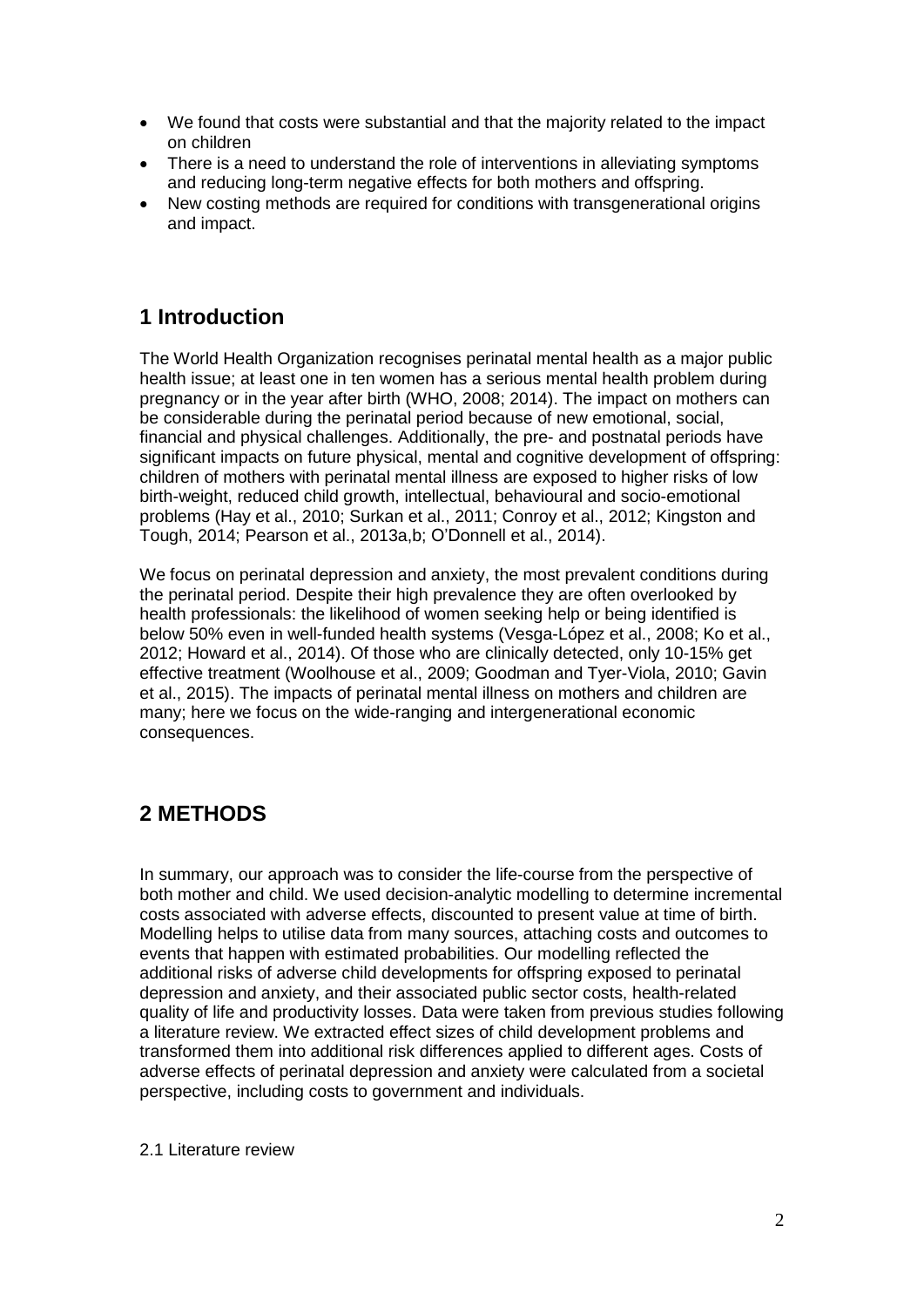Systematic searches were conducted to identify studies measuring the impact of perinatal anxiety and depression for mothers and children, including adverse birth and child development outcomes, health-related quality of life, loss of life (infanticide and suicide), productivity, unpaid care, victim costs of crime and public service use. Searches were performed on PsycINFO, CINAHL, Global Health, SocINDEX, Social Care Online, covering the period January 2000 to May 2014.

Additional pragmatic searches were carried out to fill evidence gaps, including searches on Google, Google Scholar and national websites. Websites included those of the National Collaboration for Women's and Children's Health, the National Collaborating Centre for Mental Health and the Avon Longitudinal Study of Parents and Children. We also checked bibliographies of relevant articles identified in the systematic searches.

Our searches focused mainly on UK evidence but considered studies from other high-income countries. Studies that did not apply appropriate statistical analysis (such as adjusting for history of mental illness and other perinatal risk factors) were excluded.

Information retrieved from studies included: effect sizes, service use patterns, costs, health utilities, prevalence and natural course of conditions. For studies measuring the effect of perinatal anxiety or depression on child outcomes, we removed those not using quantifiable, standardised measures or measuring only intermediate outcomes without evidence of economic consequences; the latter could only be decided based on our knowledge about economic studies of outcomes, so this process was iterative with the search for economic studies.

#### 2.2 Path/decision modelling

Based on the evidence on adverse effects of perinatal anxiety and depression we developed four models reflecting impacts of the two conditions on mothers and their offspring.

First, from published prevalence figures at different stages during pregnancy and after birth we derived mean probabilities for mothers developing antenatal and postnatal anxiety or depression. From general remission rates for depression and anxiety we estimated annual probabilities for mothers continuing to have the condition after the first year. We assumed (conservatively) that all mothers had recovered from their initial episode within ten years.

To avoid double-counting the impact of co-occurring perinatal depression and anxiety on mothers, we derived a probability of developing antenatal anxiety without comorbid depression based on prevalence for ante- and postnatal anxiety and the scale of co-existence between perinatal anxiety and depression. This meant that some costs which related to comorbid perinatal anxiety and depression were captured under the costs of perinatal depression. This step was not necessary for the impact on children because studies were available that measured the impact of each of the two conditions separately from each other.

Since our aim was to estimate the present value of lifetime costs, we discounted costs and HRQoL after the first year postpartum to the time of birth at an annual rate of 3.5% measured in real terms. Earnings were assumed to increase at 2% a year over and above the general rate of inflation. Cost data were adjusted where necessary to 2012/13 prices.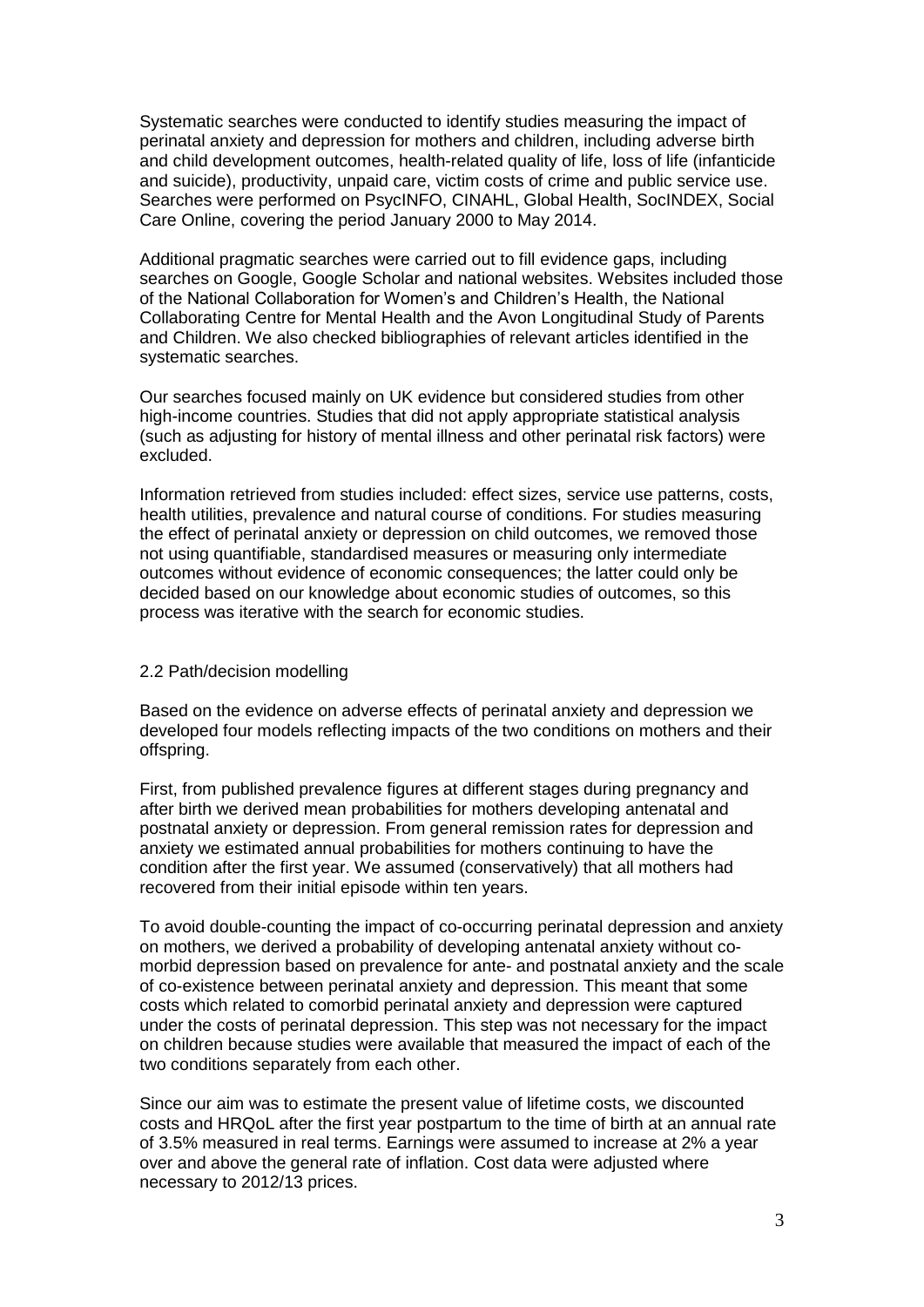#### 2.2.1 Measuring the impact on mothers

We measured impacts on mothers based on data on derived additional (annual) risk of developing ante- or postnatal depression or anxiety and continuing to have symptoms after the perinatal period, multiplied by public sector costs, HRQoL impairments and productivity losses. We distinguished between costs during the perinatal period and in subsequent years. Based on data from longitudinal studies identified during the searches and national averages we assumed mean age for women at childbirth of 32 years, mean remaining life expectancy of 44 years and retirement from employment at 65.

Costs of additional health and social care were taken from studies measuring additional service use and costs for women with perinatal depression or anxiety or individuals with remitted and non-remitted depression or anxiety in the general adult population. For studies which measured service use patterns but not costs, we took unit costs from Curtis (2013) and NHS Reference costs (DH 2013).

Unless the incremental health disutility values had been already evaluated by controlled trials, HRQoL impairments were calculated by taking the difference between health utility values for individuals with the relevant conditions and mean quality of life in the general female population (Ara and Barzie, 2011). Health disutility was applied to years in ill-health and multiplied by a willingness-to-pay value. We assumed a willingness-to-pay value of £25,000 for a health-related quality-adjusted life year, reflecting the mid-point of the £20,000 to £30,000 range used by National Institute of Health and Care Excellence (Appleby et al., 2007). We estimated costs attached to an increased risk of suicide during the subsequent years based on national suicide statistics for depression in the general population and costs of life lost (Harker, 2011; ONS, 2014). For a whole life lost through suicide or infanticide, we applied the 'value of a prevented fatality', estimated at £1,722,000 per case, which is used in UK government policy analysis (DH, 2010).

We calculated productivity losses for mothers based on probabilities that women would be in full- or part-time employment after giving birth, multiplied by reduced working days for someone with concurrent or remitted depression or anxiety (ONS, 2005, 2013a; DWP, 2010; Plaisier et al., 2010). We applied lost work days for concurrent depression or anxiety to the annual probabilities of mothers to have depression or anxiety linked to the initial perinatal condition; we applied lost work days for remitted depression or anxiety to the probabilities of mothers not having any further episodes linked to the perinatal condition. To value annual changes in productivity following a human capital approach we applied mean weekly wage rates to time away from work from national statistics (ONS, 2013b).

#### 2.2.2 Measuring the impact on children

We identified birth and child outcomes for which there was evidence of adverse effects linked to perinatal anxiety or depression such as pre-term birth, infant death, emotional, intellectual and conduct problems. Effects measured at different ages were transformed into annual additional risks measured in percentage points, reflecting an incremental perspective in which only the additional impact associated with a condition was assessed.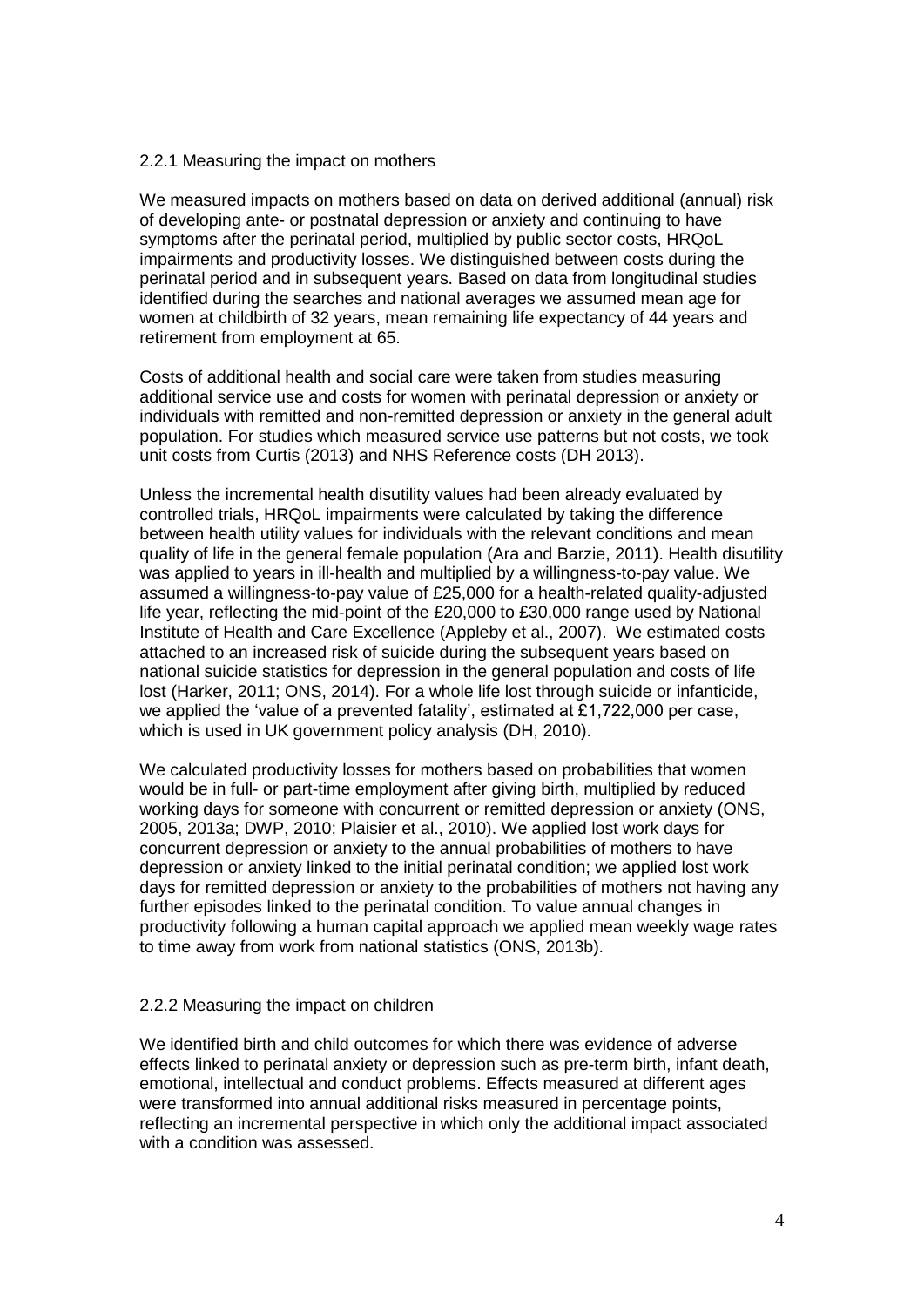For each link between maternal perinatal anxiety or depression and adverse birth or child outcomes we extracted information on effect sizes from studies identified in our search. If there was more than one relevant previous study we used the most conservative effect size. From the relative effect sizes (odds ratios, relative risks) and baseline risks in published studies that measured the negative impact on children we calculated absolute risk reductions as the difference in observed risk for an outcome occurring in the exposed versus the non-exposed group. Some absolute risk difference estimates were available from our own work (Bauer et al., 2015). We applied prevalence data from the literature.

We assumed that annual additional risks between measured time points were constant; for example, if data for child intellectual problems was available at 6 years and again at 11 years we applied effect sizes found at 6 years to the period 6 to 11 years. To model the persistence of childhood conditions, including progression from infancy to childhood and childhood to adolescence and adulthood, we took data from surveys and longitudinal studies, assuming that those conditions stopped at age 65.

The next step was to assign costs to adverse birth and child outcomes at different ages, the calculation depending on the nature of the outcome and previous evidence. For some outcomes long-term costs were available from previous studies. For other outcomes, the associated short-term, annual costs of public services were available from the literature so we applied those after adjustment to 2012/13 prices to years for which there was a proven effect, discounted to time of birth. For attaching values to public service use, health-related quality of life impairments and productivity we applied the same approach as when valuing impact on mothers. In addition, we estimated costs of infant death based on risk data of infant mortality in mothers with perinatal depression or anxiety and average infant mortality data in the general UK population (ONS, 2011).

# **3 Findings**

3.1 Impact on mothers

#### 3.1.1 Perinatal depression

Parameters used for estimating the impact of perinatal depression on mothers and details of their derivation are shown in Table 1.

Mean probabilities for developing depression were 10.7% during pregnancy and 7.4% in the year after childbirth; annual probabilities for persistent depression linked to the original episode were 0.09% from the first to the fifth year, and 0.052% thereafter up to tenth year postpartum.

Present values of lifetime costs per woman with perinatal depression were £1,688 for health and social care, £3,028 for productivity and £18,158 for health-related quality of life losses. Estimates were based on mean probabilities for developing perinatal depression and for persistence in subsequent years, published costs of health and social care and health disutility (specific to the perinatal period and general adult population ones for subsequent years), work days lost for women with current or remitted depression.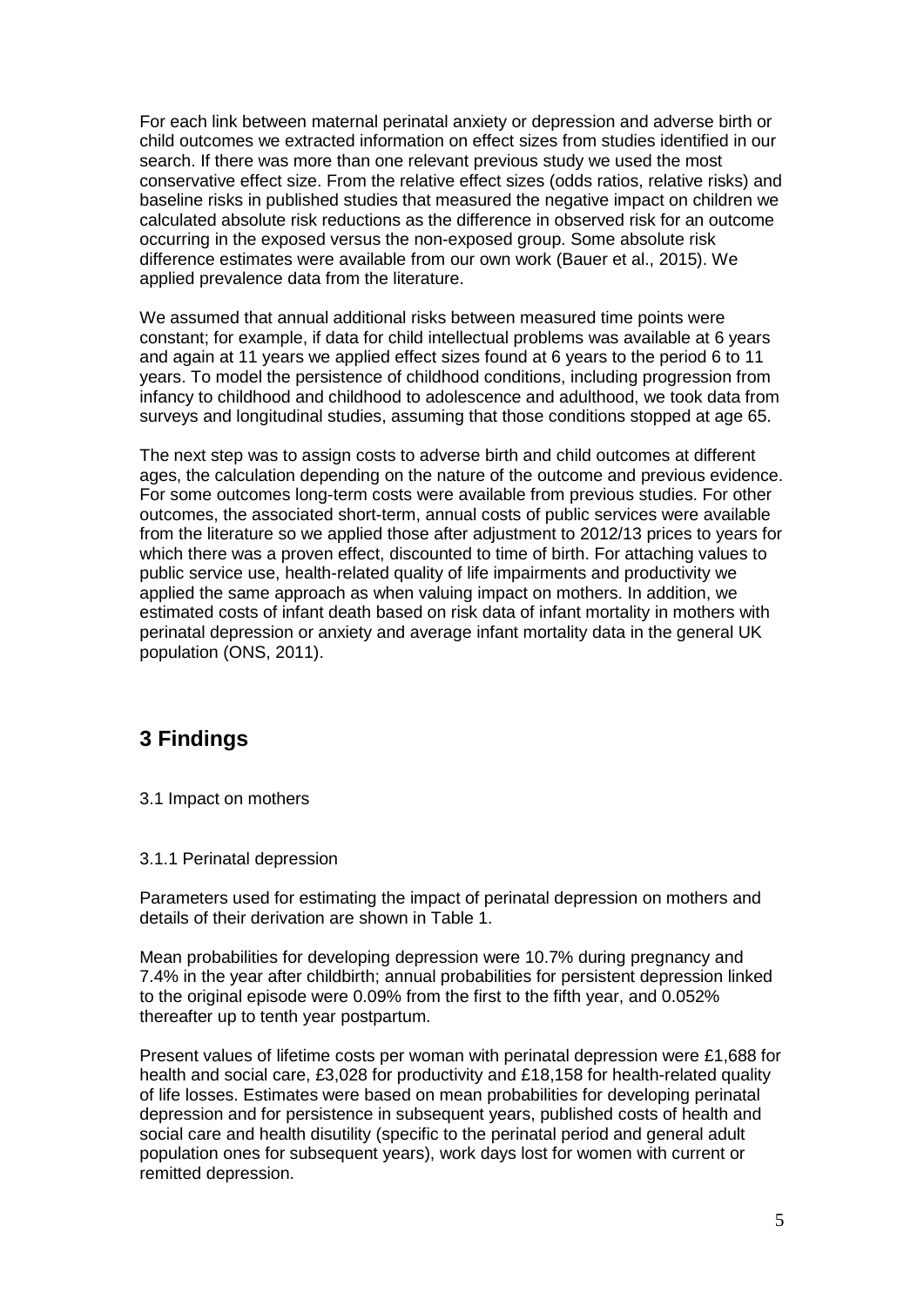There was insufficient data to estimate costs of suicide linked to the perinatal phase. However, evidence was available that allowed us to derive the additional risk of suicide attributable to depression in the general UK population and we applied this to the additional risk of subsequent episodes of depression linked to the perinatal phase. The present value of lost life was £277 per woman with perinatal depression.

#### 3.1.2 Perinatal anxiety

Present values of lifetime costs per mother with perinatal anxiety were £4,320 for health and social care, £5,499 for productivity losses, £10,975 for health-related quality of life losses. Estimates were based on mean probabilities of developing perinatal anxiety (without co-existing depression), its persistence in subsequent years, annual costs of health and social care and health disutility for people with anxiety disorder in the general population. Work days lost were calculated distinguishing again between remitted and non-remitted anxiety. Data on costs, health disutility and work days lost all referred to the general adult population with anxiety. Details of the parameters used for estimating the lifetime costs of perinatal anxiety for mothers are shown in Table 2. We did not identify UK-relevant evidence on the link between anxiety disorder, during the perinatal phase or subsequent years, and suicide. Potential life years lost due to anxiety-caused suicide were thus not valued.

#### 3.2 Impact on children

#### 3.2.1 Perinatal depression

There was strong evidence – including from meta-analysis and two UK longitudinal studies - on links between ante- or postnatal depression and the following birth and child or adolescent outcomes until age 16: pre-term birth, infant death, teacherreported special educational needs and leaving school without qualifications, emotional problems and conduct problems (Sanderson et al., 2002; Howard et al., 2007; Halligan et al., 2007; Grote et al., 2010; Murray et al., 2010; Bauer et al., 2015). Studies controlled for a wide range of covariates such as previous maternal depression, co-existing perinatal anxiety and socio-demographic characteristics. Details of parameters applied in the analysis of lifetime costs for the impact of perinatal depression on children are presented in Table 3.

#### 3.2.1.1 Pre-term birth

The present value of costs of pre-term birth - based on proportions of extremely (<28 weeks) versus otherwise pre-term birth (28 to 36 weeks.) - were £974 per child exposed to antenatal depression for health and social care, £20 for education, £418 for health-related quality of life losses, £22 for productivity losses and £14 for costs of parents' out-of-pocket expenditure. These estimates were based on additional risks for a child exposed to antenatal depression being born extremely pre-term of 0.1 pp. and otherwise pre-term of 2.54 pp. While costs of health and social care, education, out-of-pocket expenditure and productivity losses could be taken from existing UK long-term estimates, health-related quality of life losses between ages 5 and 18 required additional calculations. Health disutility data were available from the literature for children born extremely pre-term. For children born otherwise pre-term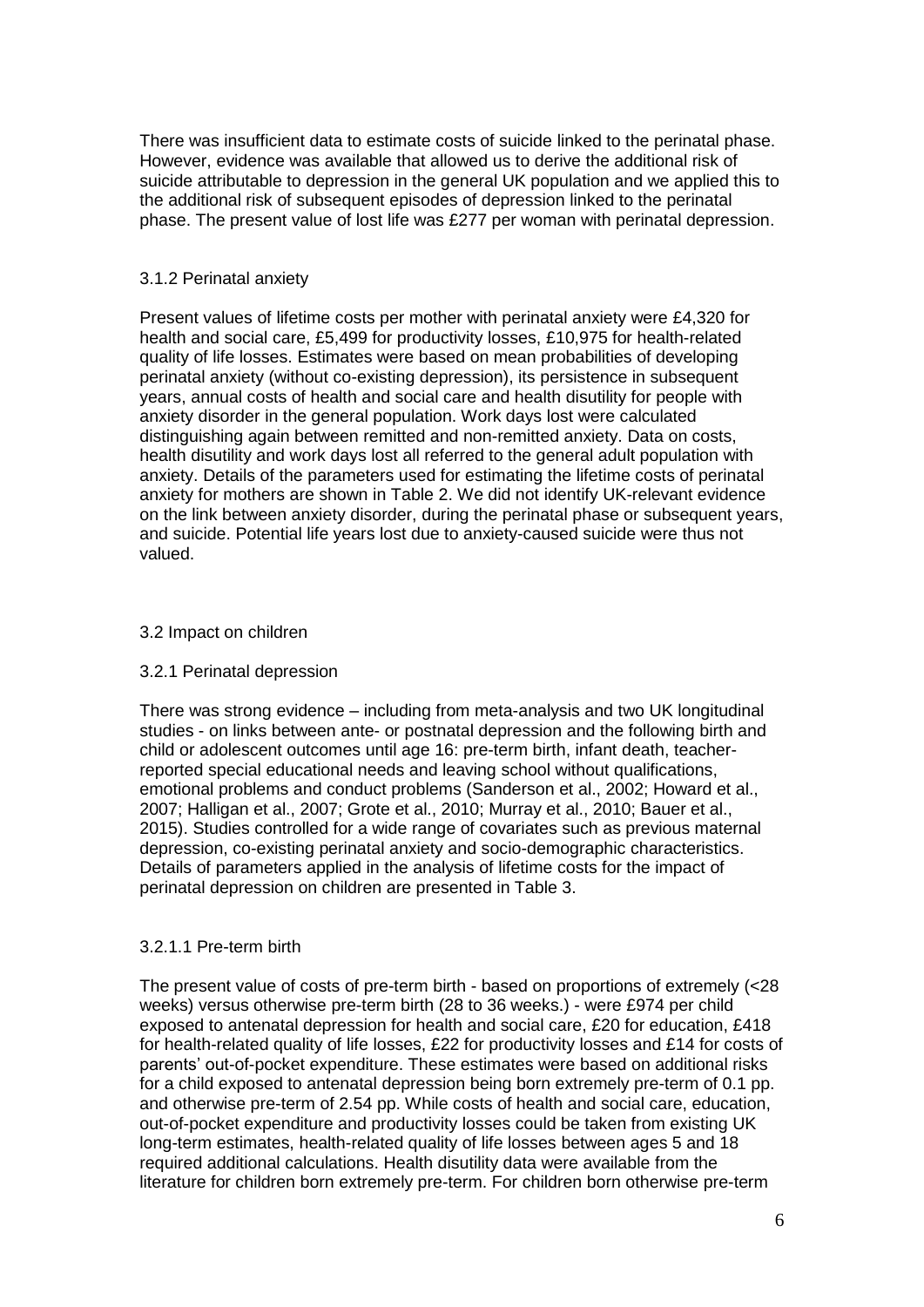we used health disutility experienced by children with moderate cognitive impairment. All values and details of parameters are shown in Table 3.

#### 3.2.1.2 Infant death

Costs for lost life at the time of birth were £22,157 per woman with depression. This was based on the mean probability of postnatal depression and additional risk to sudden death for infants of mothers who suffered from postnatal depression (Table 3).

#### 3.2.1.3 Emotional problems

Lifetime costs of child emotional problems per woman with perinatal depression were: £1,020 for health and social care, £558 for education, £4,936 for health-related quality of life losses and £2,379 for productivity losses. This was based on mean probabilities of child exposure to perinatal depression and additional risks of development and persistence of emotional problems, published annual public sector costs and health disutility data for children with emotional problems (5-16 yrs) and adults with depression (17-65 yrs.). For the calculation of adulthood costs we applied a mean duration of persistent emotional depression of 16 years and assumed an equal distribution of costs over the lifetime. Details of parameters used in the calculations are in Table 3.

The risk of a child developing emotional problems differed depending on whether or not the mother experienced subsequent episodes of depression linked to the original postnatal episode. The additional risk for children exposed to perinatal maternal depression but not to subsequent episodes of developing emotional problems was 5 pp whilst the additional risk linked to perinatal depression occurring with subsequent episodes was as high as 16 pp (age 11). We used those figures for the years 11 to 16; for the years 5 to 11 we applied an adjusted, reduced risk reflecting the course of child emotional problems.

#### 3.2.1.4 Conduct problems

Costs of child conduct problems per woman with perinatal depression were £837 for health and social care, £1,974 for criminal justice, £1,797 for productivity losses, £3,396 for health-related quality of life losses, and £7,446 for crime victim costs. Estimates were based on probabilities of exposure to perinatal depression and an additional risk to develop conduct problems, proportions of children with conduct problems with and without the severity of a disorder (Colman et al., 2009) and existing lifetime costs of conduct problems with and without the severity of a disorder (Table 3).

3.2.1.5 Special educational needs and leaving school without qualifications

The present value of costs for additional education was £3,166, linked to the additional risk of requiring special education. The present value of productivity losses was £1,463, because of lower earnings from leaving school without qualification, taken from previous work in this area (Bauer et al., 2015). Similar figures had been found by Murray et al. (2010).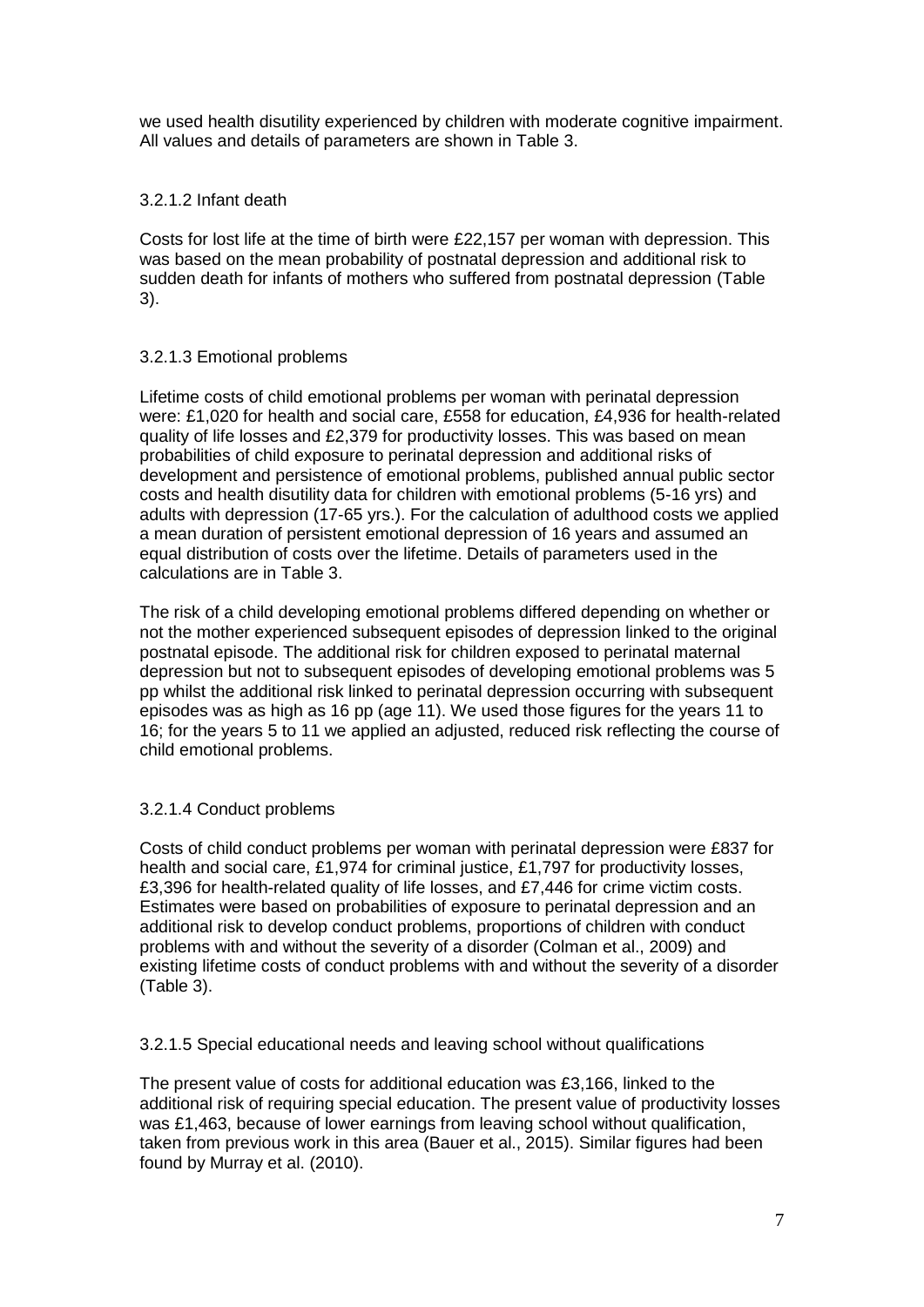#### 3.2.2 Perinatal anxiety

Although less strong than for perinatal depression, there was evidence of a link between perinatal anxiety and adverse birth and child outcomes. The majority of papers analysed the link between ante- or postnatal anxiety and adverse child outcomes based on data from the Avon Longitudinal Study of Parents and Children (ALSPAC). Outcomes that were affected included pre-term birth, emotional and conduct problems and chronic abdominal pain (O'Connor et al., 2002; Ramchandani et al., 2006; Orr et al., 2007; O'Donnell et al., 2014). Studies controlled for a wide range of variables such as history of mental illness, co-existing perinatal depression and various socio-demographic characteristics.

#### 3.2.2.1 Pre-term birth

The costs of pre-term birth per woman with perinatal anxiety were £2,435 for health and social care, £13 for education, £54 for productivity losses, £1,044 for healthrelated quality of life and £34 for parental out-of-pocket expenditure. These were based on an additional risk of pre-term birth which varied from 5.5pp to 13.3pp depending on the severity of the mother's anxiety. The proportions of pre-term births defined as extremely or otherwise pre-term and their associated costs were the same as used in relation to perinatal depression.

#### 3.2.2.2 Emotional problems

Costs of child emotional problems per woman with antenatal anxiety were £273 for health and social care, £176 or education, £440 for productivity losses, £535 for health-related quality of life losses. These estimates were based on an additional risk of child emotional problems of 1.7 pp. and on the same parameters as used to estimate the costs of emotional problems attributable to perinatal depression during childhood (age 5 to 16) and adulthood (age 17 to 65).

#### 3.2.2.3 Conduct problems

For child conduct problems, the costs at present value per woman with antenatal anxiety were £236 for health and social care, £558 for criminal justice, £508 for productivity losses, £960 for health-related quality of life losses, and £2,105 for crime victim costs. These were based on an additional risk of conduct problems of 3.4 pp and the same parameters as used to measure the lifetime costs of conduct problems attributable to perinatal depression.

#### 3.2.2.4 Chronic abdominal pain

The costs of chronic abdominal pain in children per woman with perinatal anxiety were £1,531 for health and social care, £140 for education, £736 for productivity losses, £347 for out-of-pocket expenditure and £1,892 for unpaid care. These estimates were based on the additional risk that children exposed to perinatal anxiety would develop chronic abdominal pain of 4 pp (5 to 16 years). Annual cost data were available from the literature for children in treatment for chronic abdominal pain.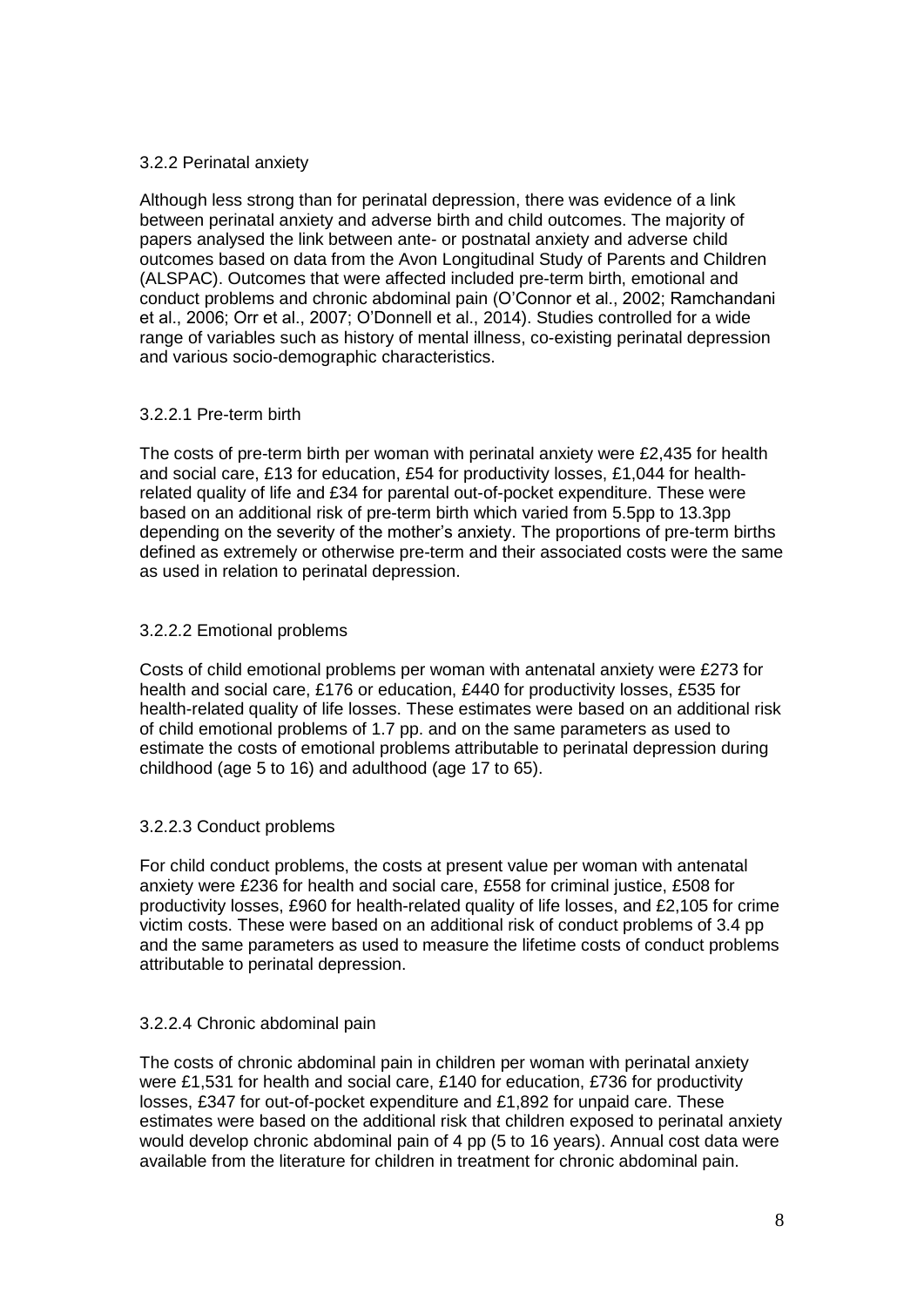Conservatively, we reduced costs of health and social care by half, assuming that only 50% with chronic abdominal pain accessed such treatment.

#### 3.3 Total impact on mothers and children

Findings on costs are summarized in Table 5. Aggregated present values of lifetime costs per woman with condition were £75,728 for perinatal depression and £34,811 for perinatal anxiety. If mean prevalence estimates were applied, the respective aggregated cost of perinatal anxiety and depression was about £8,500 per woman giving birth. For 778,805 live births in UK in 2013, the costs amounted to £6.6 billion. Sixty percent of the costs related to the adverse impact on children. Almost a fifth of the total costs were borne by the public sector, with the bulk of these falling to NHS and social care.

# **4 Discussion**

#### 4.1 Summary of main findings

The lifetime impact of perinatal anxiety and depression was substantial and the majority of the costs related to the impact on offspring. The findings showed that those adverse birth and child development outcomes project negative long-lasting consequences in terms of the individual's morbidity (physical and mental ill health), quality of life and career prospects over a lifetime, and possibly even carried over to another, third generation. Although the majority of costs were those to individuals and society, there are still substantial costs carried by the public sector, in particular the NHS and social care.

#### 4.2 Comparison with the literature

Our study took a lifetime perspective, which allowed us to capture a comprehensive set of consequences as they happen at different life stages from birth to infancy, childhood, adolescence and adulthood. As it is the case for cost-of-illness studies generally, the few studies which have been carried out in the maternal and child health field measure the yearly direct costs based on prevalence and health care expenditure or resource use data (Saha and Gerdtham, 2013). It is thus not appropriate to compare the costs we identified with estimates from other studies.

#### 4.3 Implications

Our study shows the overall impact of perinatal depression and anxiety but does not explore the economic case for intervention. A number of evaluations have shown interventions in this area to be cost-effective; they focus on measuring the short-term outcomes of mothers (Morrell et al., 2009; Bauer et al., 2011; Dukhovny et al., 2013; Sockol et al., 2013). The (cost-) effectiveness of interventions in reducing the *longterm* impacts of perinatal mental illness on children and mothers are largely unknown. Research is needed to investigate which types of interventions during the perinatal period can improve long-term child development outcomes and their cost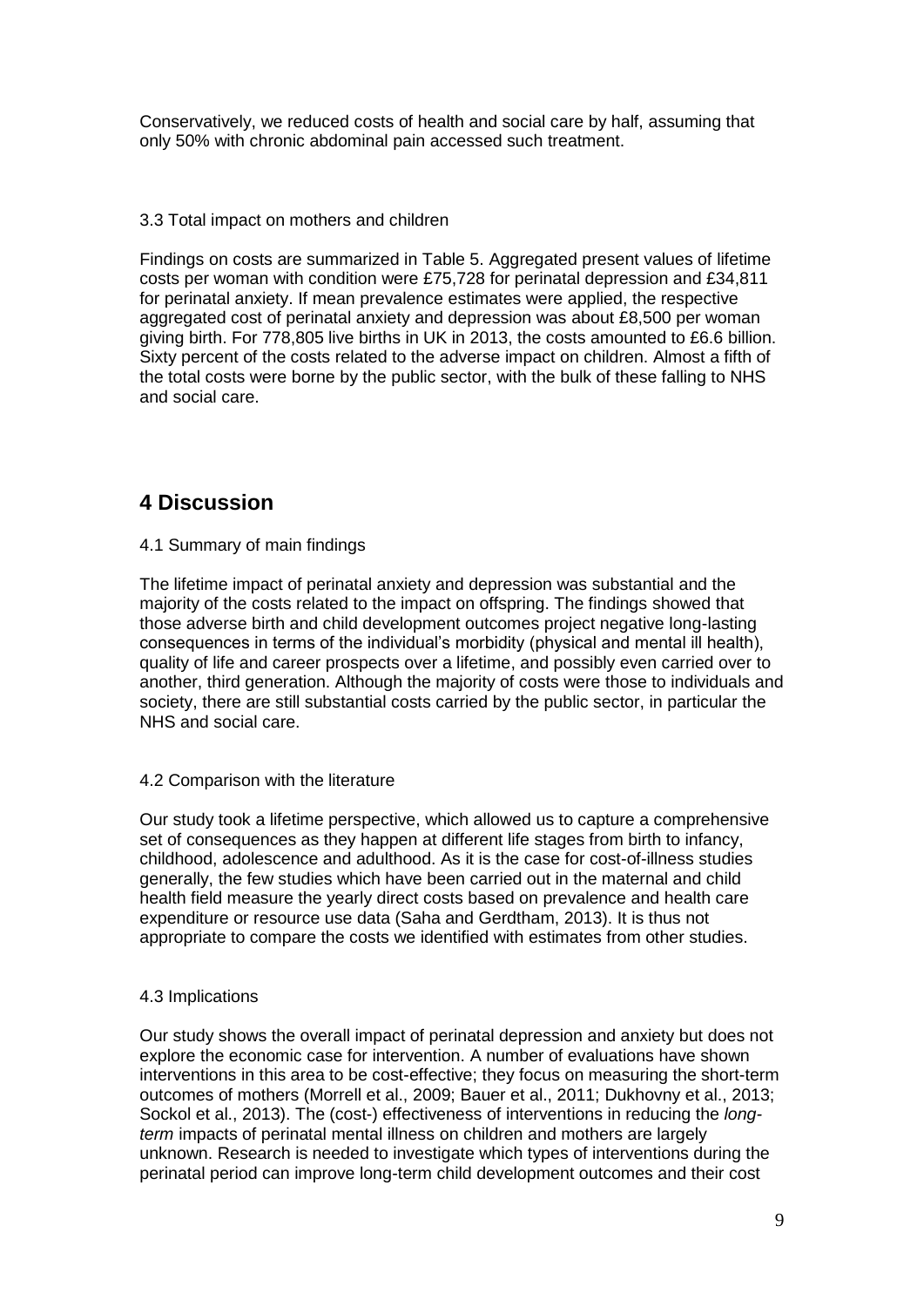implications (Howard et al., 2014; Thornicroft and Patel 2014). However, studies of this type are expensive and, of course, attribution becomes a bigger issue the longer the time period.

Therefore - in the absence of this knowledge – analysis of existing longitudinal data on long-term outcomes and costs for different individuals affected by perinatal mental illness can be helpful. This includes further analysis of the role of other perinatal risk factors and mediating variables such as breastfeeding and infant attachment (Hahn-Holbrook et al., 2013; Borra et al., 2014). Research should address a limitation of current studies which only analyse the association between a single perinatal condition and one or two child development outcomes; studies need to take adequate account of comorbidities and accumulating effects on children. Further research should also consider the impact of father's depression which correlates with maternal perinatal mental illness and – as suggested by recent studies – has its own effect on adverse child development (Paulson et al., 2006; Ramchandani et al., 2008; Goodman et al., 2008; Edoka et al., 2011).

#### 4.4 Limitations

The exploratory nature of our method has a number of limitations that need to be considered when interpreting our findings. To capture a broad set of economic consequences we worked with a range of literature but still faced data gaps. To address data shortages we took additional steps that could not be planned in advance, including pragmatic literature searches. For example, whilst some studies established incremental data, this was not always the case and we thus had to look for comparison data (usually national averages). A standardised and consistent approach to estimate cost impact was handicapped by different types of data sources and study designs. Due to the large number of studies and evolving evidence base we were not able to carry out detailed quality assessments and instead applied pragmatic selection criteria. Because papers did not always provide full statistical details (such as means and confidence intervals), we were unable to carry out substantive sensitivity analysis. Instead, in order to increase the robustness of the results, our approach and the assumptions were generally conservative.

A lack of data required certain assumptions. For example, data was not always available for the specific condition and we used approximate values. A lack of data also meant that not all adverse outcomes could be included in the analysis; this included suicide linked to anxiety (without co-existing depression) and HRQoL loss linked to chronic abdominal pain. Whilst it is possible and likely that childhood conditions and their economic consequences overlap, we did not have the data to account for this in our analysis.

Finally, the analysis was concerned with averages across different groups and thus did not shed light on subgroups that should be targeted when considering how to best use available resources.

## **5. Conclusion**

This is the first study that investigates the costs of perinatal depression and anxiety from a lifetime perspective, taking into account the impact of these conditions on both mothers and their children. The analysis shows that the overall cost of perinatal mental illness is very large, suggesting the importance of this area as a major (public)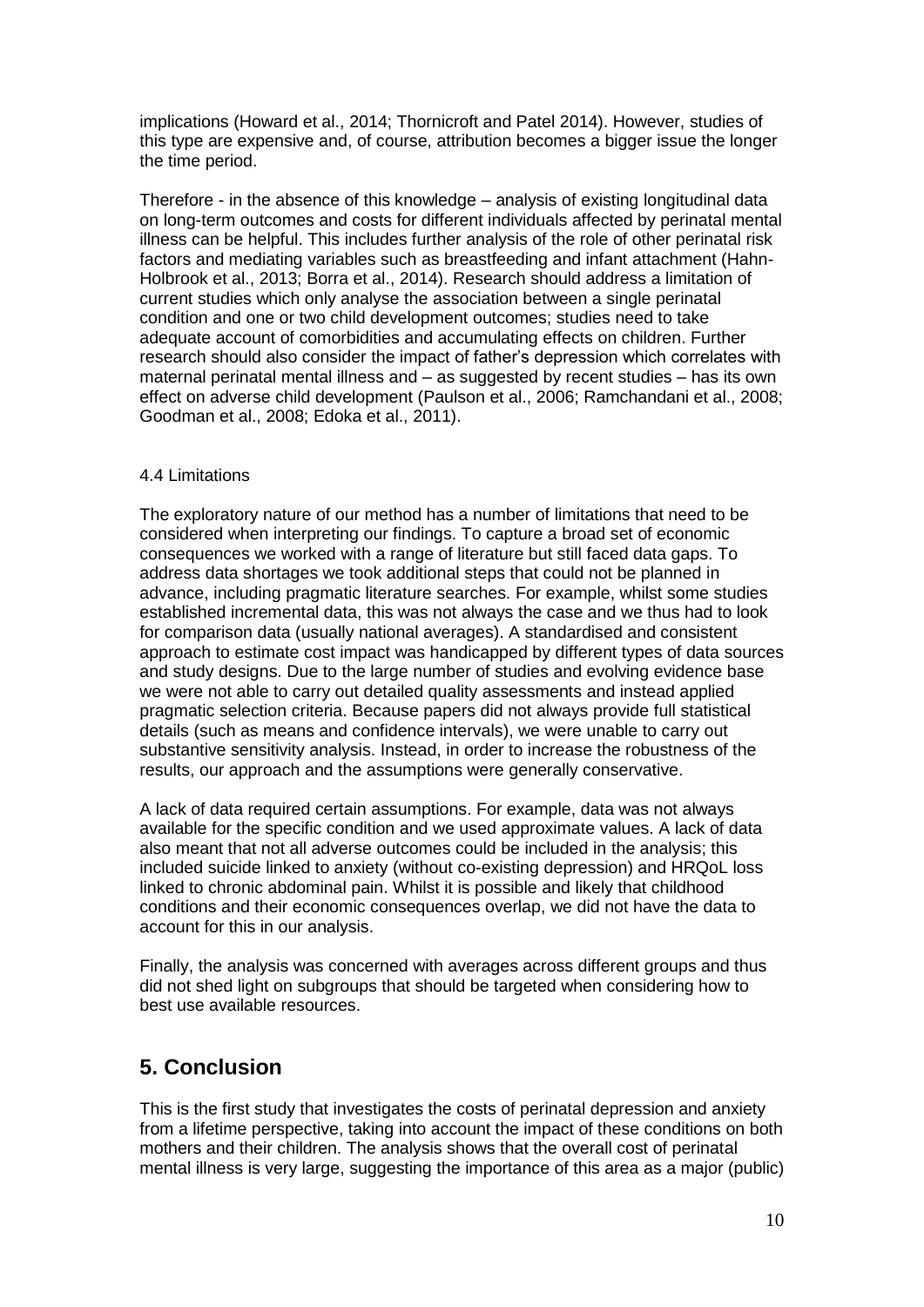health priority, and requiring much greater attention than it has been given to date. Further research is required to understand which interventions can reduce the longterm effects on mothers and children.

#### **References**

Appleby J, Devlin N, Parkin D., 2007. NICE's cost-effectiveness threshold. BMJ. 335, 358-59.

Ara, R., Brazie, J.E., 2011. Using health state utility values from the general population to approximate baselines in decision analytic models when condition specific data are not available. Value in Health, 14, 539-545.

Bauer, A., Knapp, M., McDaid, D., 2011. Health visiting and reducing post-natal depression. In Mental health promotion and mental illness prevention: The economic case (ed. Knapp, M., McDaid, D., Parsonage, M.), pp. 4-5. Department of Health, London.

Bauer, A., Pawlby, S., Dominic, T.P., King, D., Pariante, C.M., Knapp, M., 2015. Perinatal depression and child development: exploring the economic consequences from a South London cohort. Psychol. Med., 45, 51-61.

Bennett, H. A., Einarson, A., Taddio, A., Koren, G., Einarson, T. R., 2004. Prevalence of depression during pregnancy: systematic review. Obstet. Gynecol. 103, 698-709.

Borra, C., Iacovou, M., Sevilla, A., 2014. New Evidence on Breastfeeding and Postpartum Depression: The Importance of Understanding Women's Intentions. Matern Child Health J. 19, 897-907.

Burns, A., O'Mahen, H., Baxter, H., Bennert, K., Wiles, N., Ramchandani, P., 2013. A pilot randomised controlled trial of cognitive behavioural therapy for antenatal depression. BMC Psychiatry. 13, 33.

Colman, I., Murray J., Abbott R.A., Maughan, B., Kuh, D., Croudace, T.J., Jones, P.B., 2009. Outcomes of conduct problems in adolescence: 40 year follow-up of national cohort. BMJ. 338, a2981.

Conroy, S., Pariante, C.M., Marks, M.N., Davies, H.A., Farrelly, S., Schacht, R., Moran, P., 2012. Maternal psychopathology and infant development at 18 months: the impact of maternal personality disorder and depression. J. Am. Acad. Child Adolesc. Psychiatry. 51, 51-61.

Curtis, L., 2013. Unit costs of health and social care 2013, Personal Social Services Research Unit. University of Kent. Kent.

DH, 2010. Quantifying health impacts of government policies, Department of Health, London.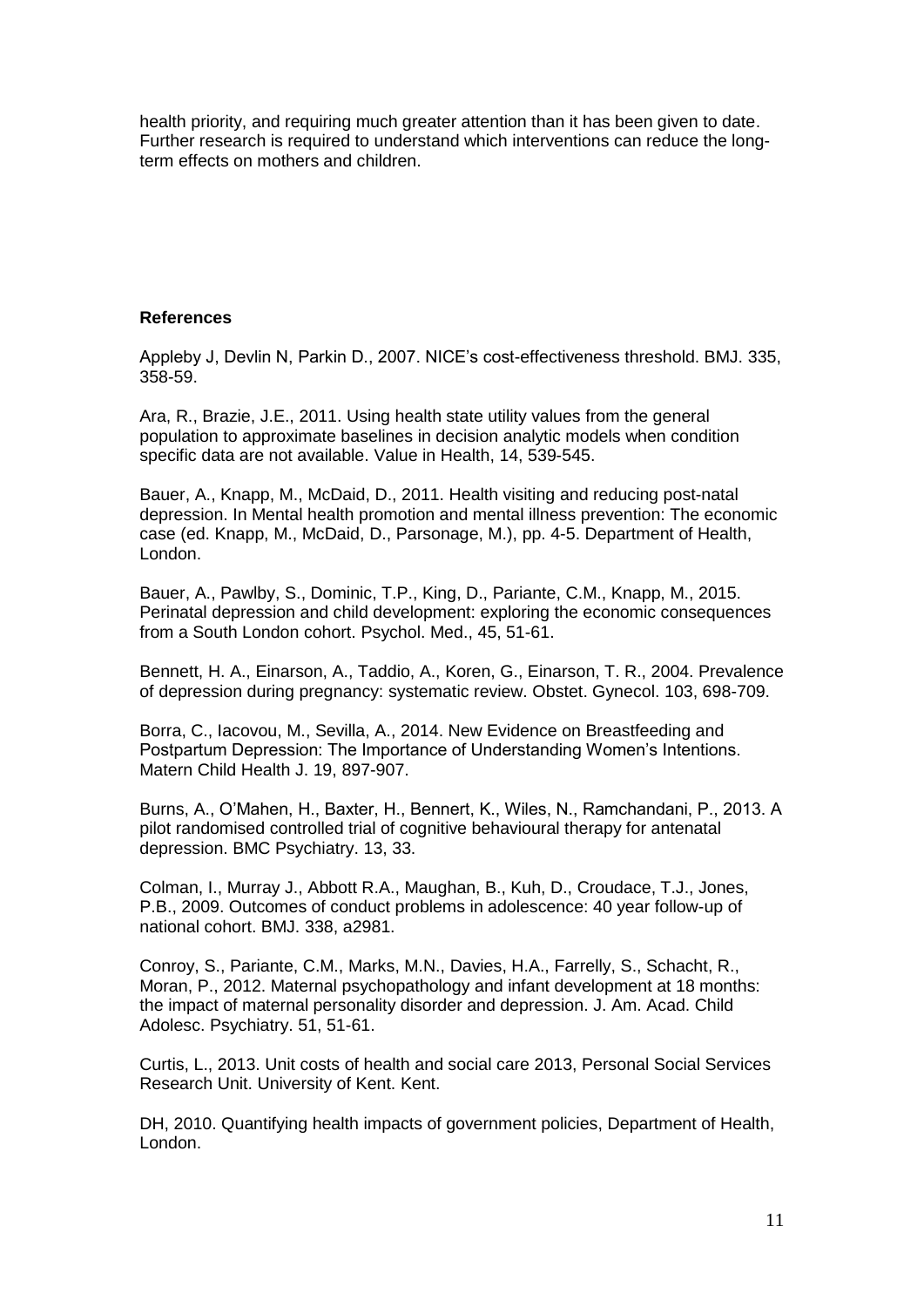DH, 2013. Reference cost 2012-13, Department of Health, London. Available from [www.gov.uk/government/publications/nhs-reference-costs-2012-to-2013,](http://www.gov.uk/government/publications/nhs-reference-costs-2012-to-2013) last accessed 4<sup>th</sup> Sept 2015.

Dukhovny, D., Dennis, C.L., Hodnett, E., Weston, J., Stewart, D.E., Mao, W., Zupancic, J.A. 2013, Prospective economic evaluation of a peer support intervention for prevention of postpartum depression among high-risk women in Ontario, Canada. Amer. J. Perinatol, 30, 631-42.

DWP, 2010, Maternity and Paternity Rights and Women returners Survey 2009/10, Department for Work and Pensions and BIS, page 70, London.

Edoka, I.P., Petrou, S., Ramchandani, P.G., 2011, Healthcare costs of paternal depression in the postnatal period, J Affect Disord, 133, 356-360.

Gavin, N.I., Meltzer-Brody, S., Glover, V., Gaynes, B.N., 2015. Is population-based identification of perinatal depression and anxiety desirable? A public health perspective on the perinatal depression care continuum, In: Milgrom, J. and Gemmill, A.K. (Eds.) Identifying Perinatal Depression and Anxiety: Evidence-based Practice in Screening, Psychosocial Assessment and Management, ISBN: 978-1-118-50965-4, Wiley-Blackwell.

Goodman, J.H. and Tyer-Viola, L., 2010. Detection, treatment, and referral of perinatal depression and anxiety by obstetrical providers. J. Womens Health, 19, 447-90.

Goodman, J. H., 2008. Influences of maternal postpartum depression on fathers and on father–infant interaction. Infant. Ment. Health J., 29, 624–643.

Grant, B.F., Hasin, D.S., Blanco, C., Stinson, F.S., Chou, S.P., Goldstein, R.B., Dawson, D.A., Smith, S., Saha, T.D., Huang, B., 2005. The Epidemiology of Social Anxiety Disorder in the United States: results from the National Epidemiologic Survey on Alcohol and Related Conditions. J. Clin. Psych. 66, 1351-61.

Green, H., McGinnity, A., Meltzer, H., Ford, T., Goodman, R., 2005. Mental health of children and young people in Great Britain 2004, Summary report, Office for National Statistics, Her Majesty's Stationary Office, London.

Grote, N.K., Bridge, J.A., Gavin A.R., Melville J.L., Iyengar S., Katon, W.J., 2010, A meta-analysis of depression during pregnancy and the risk of pre-term birth, low birth weight, and intrauterine growth restriction. Arch Gen Psych. 67, 1012-24.

Hahn-Holbrook, J., Haselton, M.G., Dunkel Schetter, C., Glynn, L.M., 2013. Does breastfeeding offer protection against maternal depressive symptomatology?: A prospective study from pregnancy to 2 years after birth. Arch. Womens Ment. Health. 16, 411-22.

Halligan, S.L., Murray, L., Martins, C., Cooper, P.J., 2007. Maternal depression and psychiatric outcomes in adolescent offspring: A 13-year longitudinal study. J. Affect. Disord. 97, 145-154.

Hay DF, Pawlby S, Waters CS, Perra O, Sharp D (2010), Mothers' Antenatal Depression and Their Children's Antisocial Outcomes. Child Dev. 81, 149–165.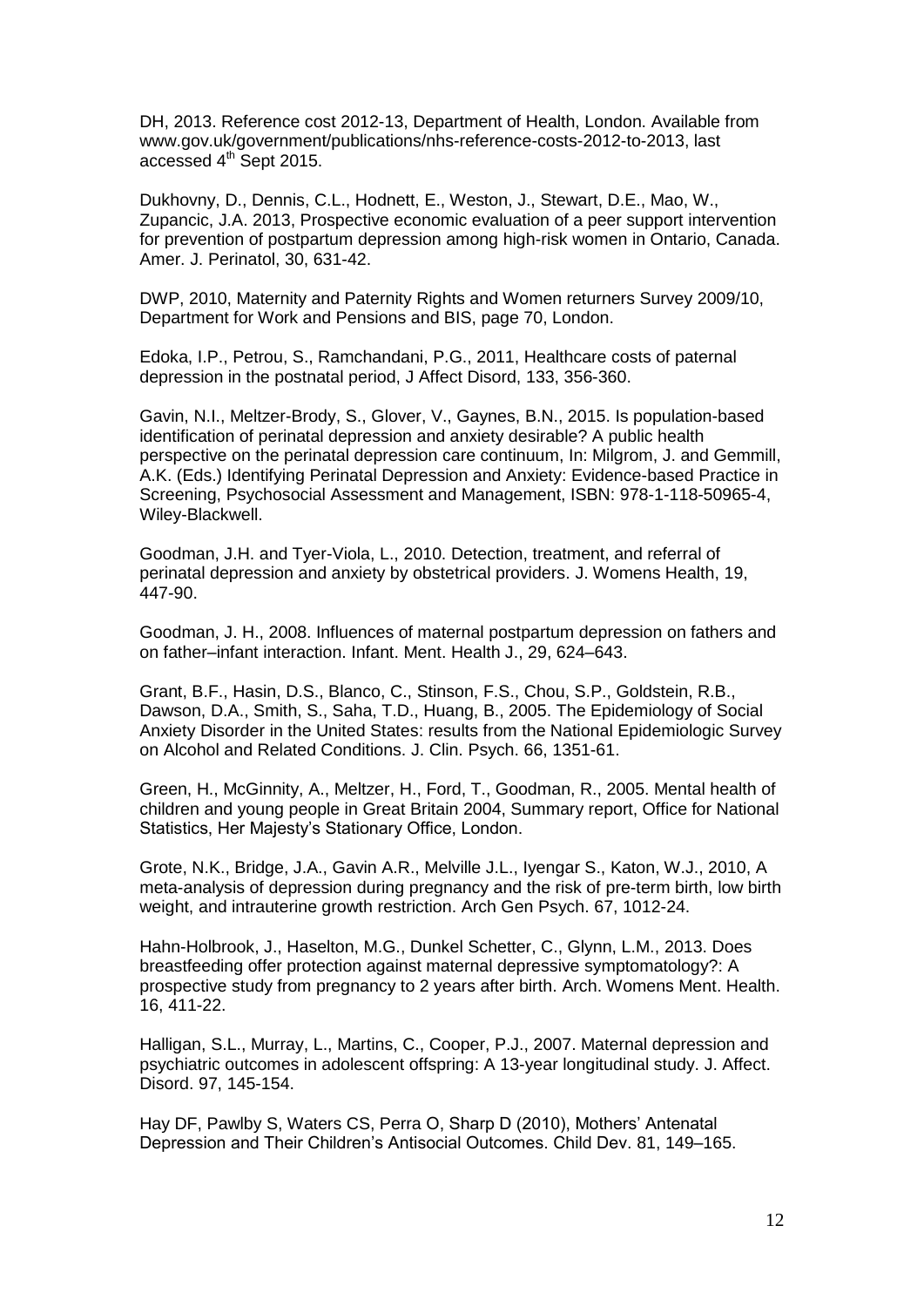Harker, R., 2011. Cost of depression in England. Social and General Statistics Section. House of Commons Library. Ref 2011/08/200-SGS. Available at https://wellbeingeconomics.files.wordpress.com/2012/02/costofdepressionstats2010. pdf Last accessed 14/08/2014

Heron, J., O'Connor, T.G., Evans, J., Golding, J., Glover, V., ALSPAC Study Team, 2004. The 21 course of anxiety and depression through pregnancy and the postpartum in a 22 community sample. J. Affect. Disord. 80, 65–73.

Howard, L.M., Kirkwood, G., Latinovic, R., 2007. Sudden infant death syndrome and maternal depression. J. Clin. Psych. 68, 1279-83.

Howard, L.M., Piot, P., Stein, A., 2014. No health without mental health. Lancet. 384, 1723-24.

Kingston, D. and Tough, S., 2014. Prenatal and postnatal maternal mental health and school-age child development: a systematic review. Matern. Child Health J. 18, 1728–1741

Ko, J.Y., Farr S.L., Dietz, P. M., Robbins, C.L., 2012. Depression and treatment among U.S. pregnant and nonpregnant women of reproductive age, 2005–2009. J. Womens Health, 21, 830–836.

Lydsdottir, L.B., Howard, L.M., Olafsdottir, H., Thome, M., Tyrfingsson P., Sigurdsson J.F., 2014. The Mental health characteristics of pregnant women with depressive symptoms identified by the Edinburgh Postnatal Depression Scale. J. Clin. Psychiatry. 75, 393-398.

Mangham, L., Petrou, S., Doyle, L.W., Draper, E.S., Marlow, N., 2009. The Cost of Pre-term Birth Throughout Childhood in England and Wales. Pediatrics. 123, 312- 327.

Mann, R., Gilbody, S., Richards, D., 2009, Putting the 'Q' in depression QALYs: a comparison of utility measurement using EQ-5D and SF-6D health related quality of life measures. Soc. Psych. Psych. Epid. 44, 569-78.

McMahon, E.M., Buszewicz, M., Griffin, M., Beecham, J., Bonin, E.M., Rost, F., Walters, K., King, M., 2012. Chronic and Recurrent Depression in Primary Care: Socio-Demographic Features, Morbidity, and Costs, Int. J. Fam. Med. 7.

Micali, N., Simonoff, E., Treasure, J., 2007. Risk of major adverse perinatal outcomes in women with eating disorders. Br. J. Psychiatry. 190, 255-259.

Morrell, C.J., Warner, R., Slade, P., Dixon, S., Walters, S., Paley, G., Brugha, T., 2009. Psychological interventions for postnatal depression: cluster randomised trial and economic evaluation: the PoNDER trial. Health Technology Assessment. 13, 1- 153.

McManus, S., Meltzer, H., Brugha, T., Bebbington, P., Jenkins, R., 2009. Adult Psychiatric Morbidity in England, 2007: Results of a Household Survey, The NHS Information Centre for Health and Social Care, Leeds.

Mueller, T.I., Keller, M.B., Leon, A., Solomon D.A., Shea D.A., Coryell W., Endicott., J., 1996. Recovery after five years of unremitting major depressive disorder. Arch. Gen. Psychiatry. 53, 794–799.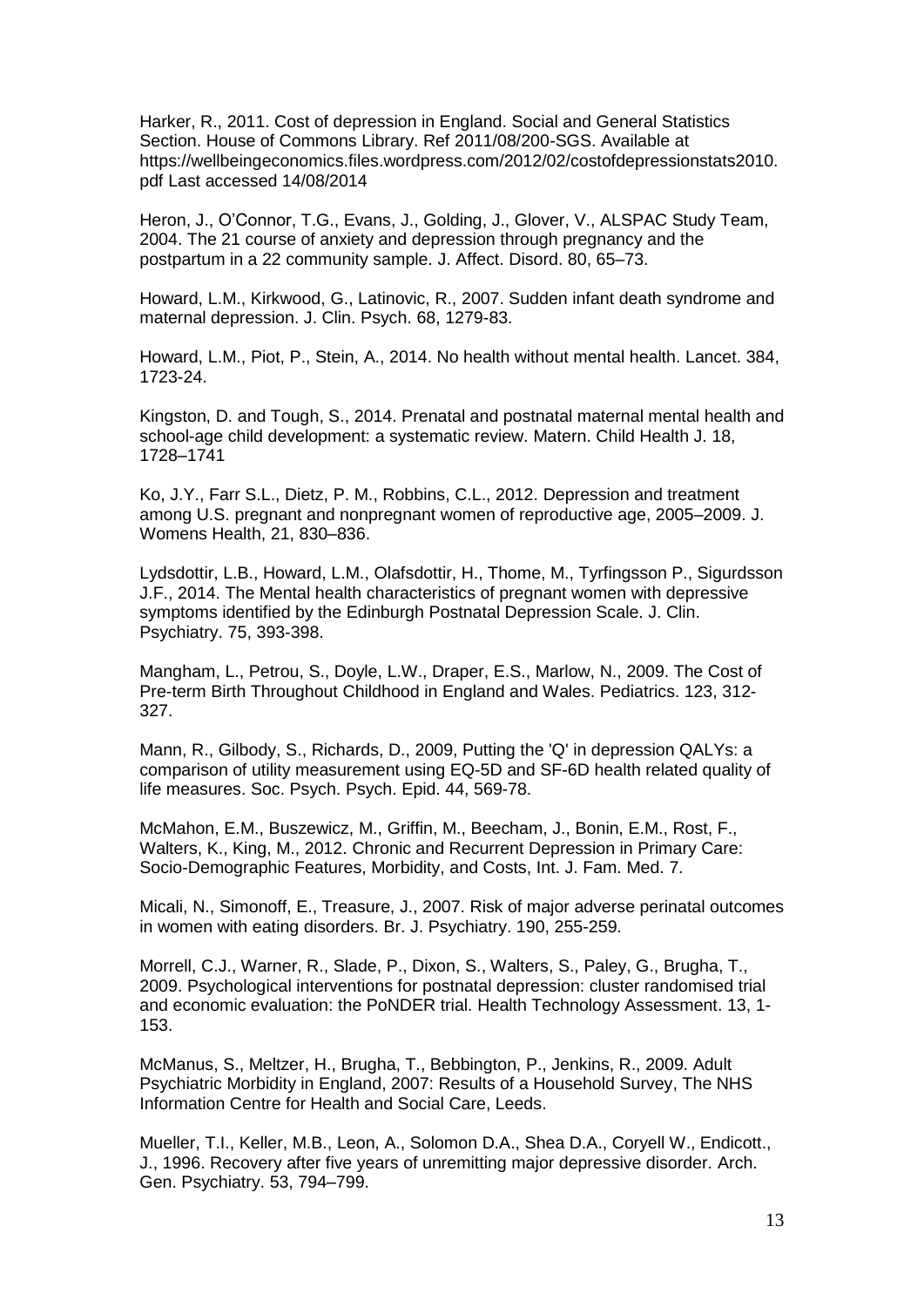Murray, L., Arteche, A., Fearon, P., [Halligan,](http://centaur.reading.ac.uk/view/creators/90000832.html) S., Croudace, T., [Cooper,](http://centaur.reading.ac.uk/view/creators/90000052.html) P., 2010. The effects of maternal postnatal depression and child sex on academic performance at age 16 years: a developmental approach. J. Child Psych. Psych. 51, 1150-1159.

NICE, 2011. Generalised anxiety disorder in adults, The NICE guideline on management in primary, secondary and community care. National Collaborating Centre for Mental Health and National Institute for Health and Clinical Excellence, Br. Psych. Soc. and RCPsych.

NICE, 2014. Antenatal and postnatal mental health, Clinical management and service guidance, Draft for consultation, National Collaborating Centre for Mental Health commissioned by the National Institute for Health and Care Excellence, London. Available at [http://www.nice.org.uk/guidance/gid](http://www.nice.org.uk/guidance/gid-cgwave0598/resources/antenatal-and-postnatal-mental-health-update-full-version2)[cgwave0598/resources/antenatal-and-postnatal-mental-health-update-full-version2,](http://www.nice.org.uk/guidance/gid-cgwave0598/resources/antenatal-and-postnatal-mental-health-update-full-version2) last accessed 31<sup>st</sup> July 2014.

O'Connor, T.G., Heron, J., Glover, V., 2002. Antenatal anxiety predicts child behavioral/ emotional problems independent of postnatal depression, J. Am. Acad. Child Adolesc Psychiatry. 1470-1477.

O'Donnell, K.J., Glover, V., Barker, E.D., O'Connor, T.G., 2014. The persisting effect of maternal mood in pregnancy on childhood psychopathology. Dev Psychopathol. Epub 2014 March 12.

ONS, 2005. Families and Work ONS 2005 (for return to employment data after giving birth). Office for National Statistics, London.

ONS, 2011. Childhood, infant and perinatal mortality in England and Wales 2011. Office for National Statistics, London.

ONS, 2013a. Full report- Women in the labour market. Office for National Statistics, London.

Available from [http://www.ons.gov.uk/ons/dcp171776\\_328352.pdf,](http://www.ons.gov.uk/ons/dcp171776_328352.pdf) *last accessed 27th June 2014*.

ONS, 2013b. Annual Survey of Hours and Earnings, 2013 Provisional Results, Office for National Statistics, London. Available from

[http://www.ons.gov.uk/ons/rel/ashe/annual-survey-of-hours-and-earnings/2013](http://www.ons.gov.uk/ons/rel/ashe/annual-survey-of-hours-and-earnings/2013-provisionalresults/index.html) [provisionalresults/index.html;](http://www.ons.gov.uk/ons/rel/ashe/annual-survey-of-hours-and-earnings/2013-provisionalresults/index.html) last accessed 19th July 2014.

ONS, 2014. Suicides in the United Kingdom, 2012 Registrations, Office for National Statistics, London. Available at [http://www.ons.gov.uk/ons/dcp171778\\_351100.pdf;](http://www.ons.gov.uk/ons/dcp171778_351100.pdf) last accessed 5<sup>th</sup> September 2014.

Orr, S.T., Reiter J.P., Blazer D.G., James, S.A., 2007, Maternal Prenatal Pregnancy-Related Anxiety and Spontaneous Pre-term Birth in Baltimore, Maryland. Psychosom. Med. 69, 566-570.

Parsonage, M., Khan, L., Saunders, A., 2014. Building a better future: the lifetime costs of childhood behavioural problems and the benefits of early intervention. London: Centre for Mental Health.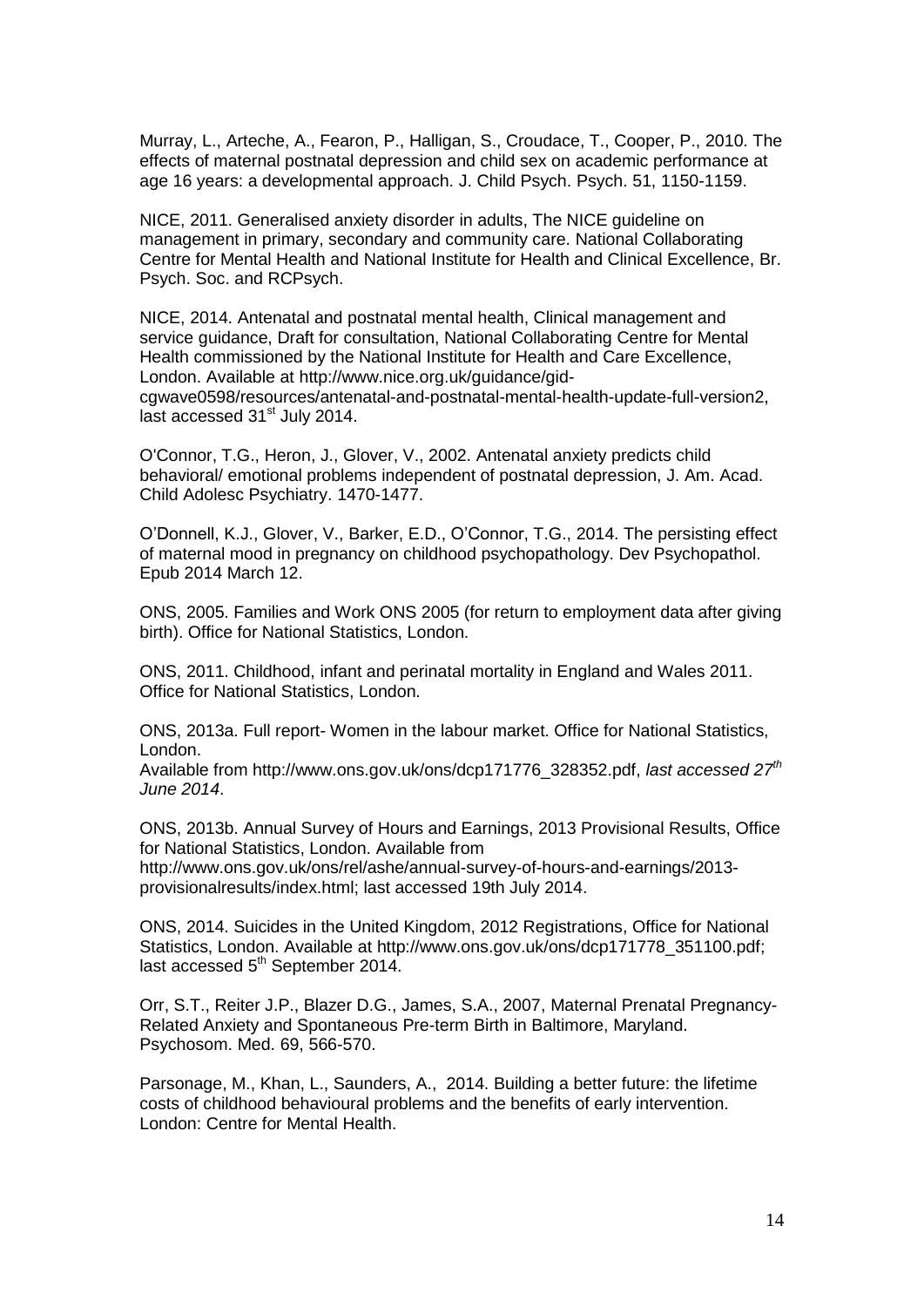Paulson, J.F., Dauber, S., Leifermann, J.A., 2006. Individual and combined effects of postpartum depression in mothers and fathers on parenting behaviour. Pediatrics. 118, 659-668.

Pearson, R.M., Evans, J., Kounali, D., Lewis, D., Heron, J., Ramchandani, P.G., O'Connor, T.G., Stein, A., 2013a. Maternal depression during pregnancy and the postnatal period: risks and possible mechanisms for off spring depression at age 18 years. JAMA Psychiatry. 70, 1312-19.

Pearson, R.M., Fernyhough, C., Bentall, R., Evans, J., Heron, J., Joinson, C., Stein, A.L., Lewis G., 2013b. Association Between Maternal Depressogenic Cognitive Style During Pregnancy and Offspring Cognitive Style 18 Years Later. Am. J. Psychiatry. 170, 434-441.

Petrou, S., Cooper, P., Murray, L., Davidson, L.L., 2002. Economic costs of postnatal depression in a high-risk British cohort. Br. J. Psychiatry. 181, 505-512.

Petrou, S., Abangma, G., Johnson, S., Wolke, D., 2009. Costs and health utilities associated with extremely pre-term birth: Evidence from the EPICure Study. Value in Health. 12, 1124-1134.

Petrou, S., Johnson, S., Wolke, D., Hollis, C., Kochhar, P., Marlow, N., 2010. Economic costs and preference-based health-related quality of life outcomes associated with childhood psychiatric disorders. Br. J. Psych., 197, 395-404.

Petrou, S. and Khan, K., 2012. Economic costs associated with moderate and late pre-term birth: primary and secondary evidence, Sem. Fetal Neonatal Med., 17, 170- 178.

Plaisier, I., Beekman, A.T., de Graaf, R., Smith, J.H., van Dyck, R., Penninx, B.W., 2010. Work functioning in persons with depressive and anxiety disorders: the role of specific psychopathological characteristics, J. Affect. Disord. 125, 198-206.

Ramchandani, P.G., Stein, A., Hotopf, M., Wiles, N.J., 2006. Early parental and child predictors of recurrent abdominal pain at school age: results of a large populationbased study. J. Am. Acad. Child Adolesc. Psychiatry, 45, 729–736.

Ramchandani, P.G., O'Connor, T.G., Evans, J., Heron, J., Murray, L., Stein, A., 2008. The effects of pre- and postnatal depression in fathers: a natural experiment comparing the effects of exposure to depression on offspring. J. Child Psych. Psych. 49, 1069–1078.

Russell, E.J., Fawcett, J.M., Mamanian, D., 2013. Risk of obsessive-compulsive disorder in pregnant and postpartum women: a meta-analysis. J. Clin. Psychiatry. 74, 377-85.

Saarni, S.I., Suvisaari, J., Sintonen, H., Pirkola, S., Koskinen, S., Aromaa, A., Lönnqvist, J., 2007. Impact of psychiatric disorders on health-related quality of life: general population survey, Br. J. Psychiatry. 190, 326-32.

Saha, S., and Gerdtham, U.G., 2013. Cost of illness studies on reproductive, maternal, newborn, and child health: a systematic review, Health Econ. Rev. 3, 24.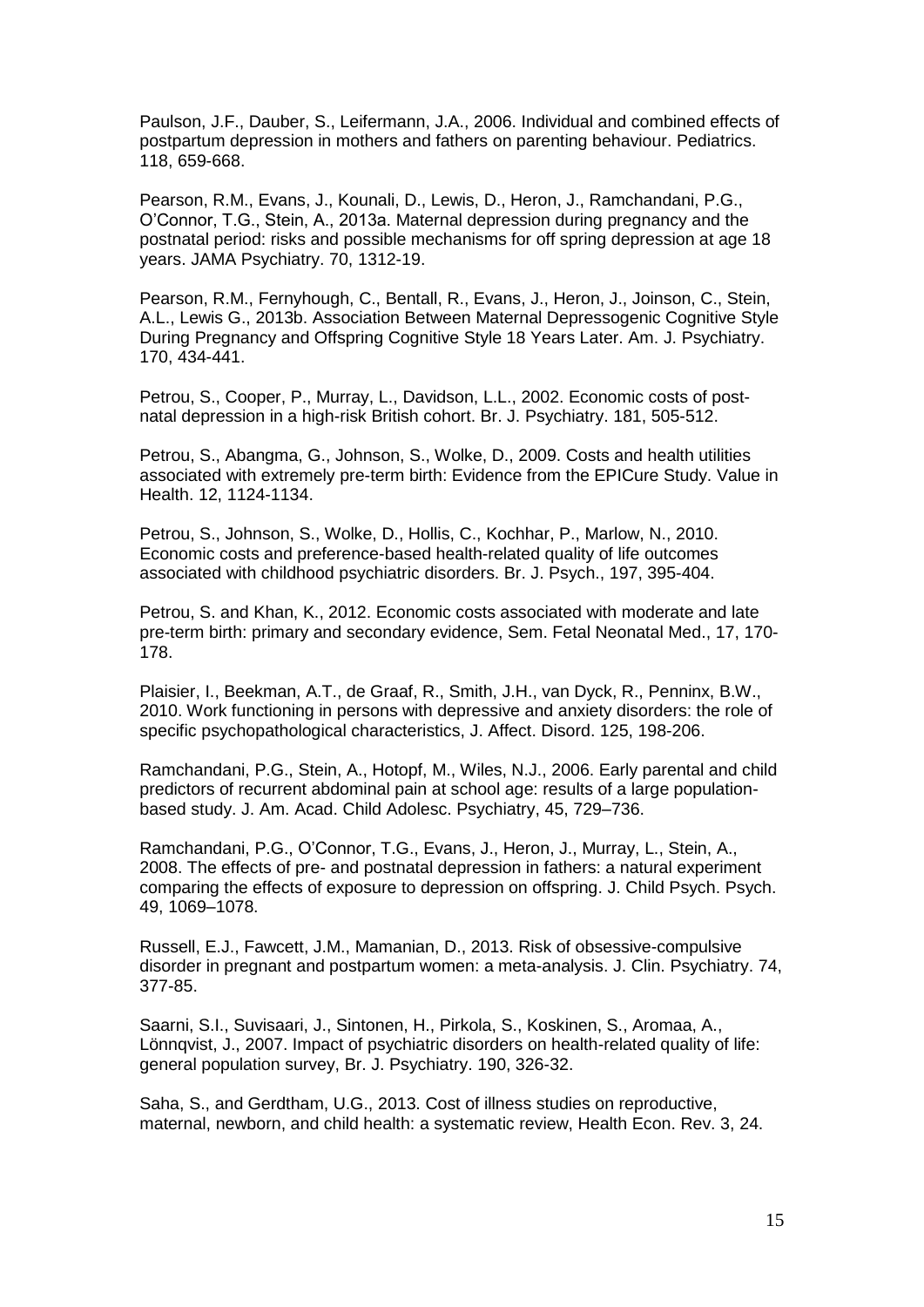Sanderson, C.A., Cowden, B., Hall, D.M., Taylor, E.M., Carpenter, R.G., Cox, J.L., 2002. Is postnatal depression a risk factor for sudden infant death? Br. J. Gen. Pract. 52, 636-640.

Sockol, L.E., Epperson, C.N., Barber, J.P. 2013, Preventing postpartum depression: a meta-analytic review, Clin. Psychol. Rev. 33, 1205-17.

Surkan, P.J., Kennedy, C.E., Hurley, K.M., Black, M.M., 2011. Maternal depression and early childhood growth in developing countries: systematic review and metaanalysis. Bull World Health Organ. 89, 608-15.

Thornicroft, G., Patel, V., 2014. Including mental health among the new sustainable development goals. B. M. J. 349, g5189.

Vesga-López, O., Blanco, C., Keyes, K., Olfson, M., Grant, B.F., Hasin, D.S., 2008. Psychiatric disorders in pregnant and postpartum women in the United States. Arch. Gen. Psychiatry. 65, 805-15.

Wisner, KL., Sit, D.K., McShea, M.C., Rizzo, D.M., Zoretich R.A., Hughes, C.L., Eng, H.F., Luther, J.F., *et al.,.*, 2013. Onset timing, thoughts of self-harm, and diagnoses in postpartum women with screen-positive depression findings, JAMA Psychiatry. 70, 490–498.

WHO, 2014. Social determinants of mental health, World Health Organization and Calouste Gulbenkian Foundation, Geneva.

WHO, 2008. Millennium Development Goal 5: Improving Maternal Mental Health, World Health Organization, Geneva.

Woolhouse, H., Brown, S., Krastev, A., Perlen, S., Gunn, J., 2009. Seeking help for anxiety and depression after childbirth: results of the Maternal Health Study. Arch. Womens Mental Health. 12, 75-83.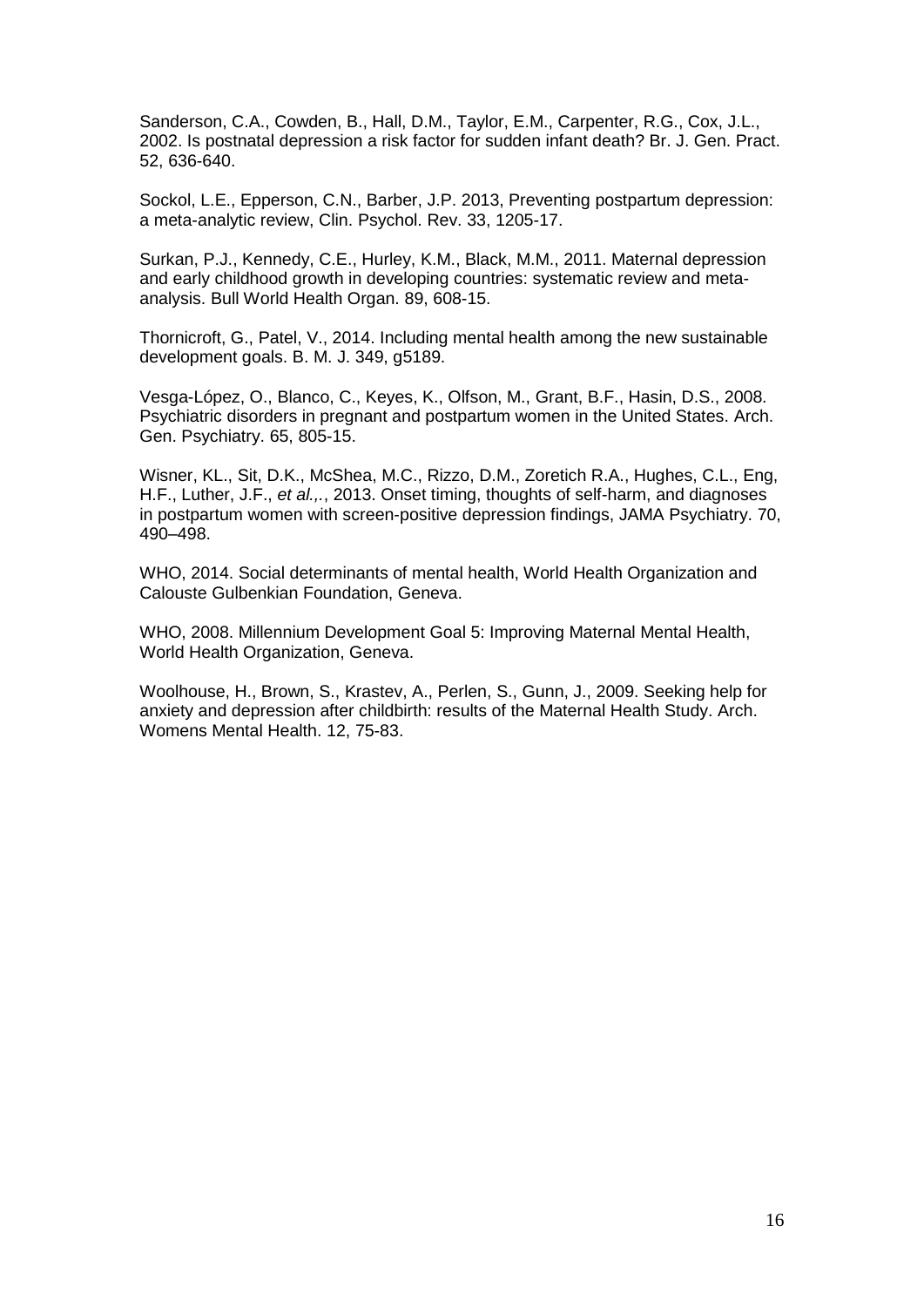| <b>Parameter</b>                                                               | Value (costs in<br>2012/13, £)                                                                    | Source and comments                                                                                                                                                                     |  |  |  |
|--------------------------------------------------------------------------------|---------------------------------------------------------------------------------------------------|-----------------------------------------------------------------------------------------------------------------------------------------------------------------------------------------|--|--|--|
| Prevalence and course of perinatal depression and risk of suicide              |                                                                                                   |                                                                                                                                                                                         |  |  |  |
| P depression during pregnancy                                                  | 10.7%                                                                                             | Heron et al., 2004; Bennett et al., 2004                                                                                                                                                |  |  |  |
| P depression 0-9 months postpartum                                             | 7.4%                                                                                              | As above                                                                                                                                                                                |  |  |  |
| Cumulative P recovery from depression<br>episode                               | 67% (1 <sup>st</sup> yr.); 81%<br>$(2nd yr.); 88% (5th)$<br>$yr$ );<br>93% (10 <sup>th</sup> yr.) | Mueller et al., 1996                                                                                                                                                                    |  |  |  |
| P suicide from depression                                                      | 0.049%                                                                                            | Weighted average for women, 20-44yrs. from<br>rates of suicide due to depression and<br>prevalence of depression, suicide and<br>population statistics (ONS, 2012; ONS, 2014)           |  |  |  |
| Incremental annual public sector costs attributable to perinatal depression    |                                                                                                   |                                                                                                                                                                                         |  |  |  |
| Mean difference in annual public sector<br>costs (health and social care)      | £354                                                                                              | Petrou et al., 2002                                                                                                                                                                     |  |  |  |
| Mean difference in annual public sector<br>costs (health and social care)      | £1,977                                                                                            | McMahon et al., 2012                                                                                                                                                                    |  |  |  |
| Probabilities of part-and full-time employment for women after birth           |                                                                                                   |                                                                                                                                                                                         |  |  |  |
| P of employment of women before birth                                          | 67%                                                                                               | ONS. 2013a                                                                                                                                                                              |  |  |  |
| P of return to employment after birth                                          | 77%                                                                                               | DWP, 2010; measured between 1 <sup>st</sup> and 2 <sup>nd</sup><br>year after birth                                                                                                     |  |  |  |
| P of full (part)-time employment of women<br>returning to work                 | Full-time: 13%; part-<br>time: 87%                                                                | ONS, 2005                                                                                                                                                                               |  |  |  |
| Incremental work weeks lost per year attributable to depression                |                                                                                                   |                                                                                                                                                                                         |  |  |  |
| Reduced work weeks per year for current<br>(remitted) depression               | 12(2) wks.                                                                                        | Plaisier et al., 2010                                                                                                                                                                   |  |  |  |
| Incremental health utility attributable to perinatal depression and depression |                                                                                                   |                                                                                                                                                                                         |  |  |  |
| Health disutility perinatal depression                                         | 0.26                                                                                              | Morrell et al., 2009; Ara and Brazier, 2011;<br>Burns et al., 2013; health utility for perinatal<br>depression referred to 8-18wks pregnant and<br>6wks postpartum (ICD-10 or EPDS> 11) |  |  |  |
| Health disutility depression (women)                                           | 0.29                                                                                              | Mann et al., 2009; Ara and Brazier, 2011                                                                                                                                                |  |  |  |

#### Table 1 Parameters for estimating impact of perinatal depression on mothers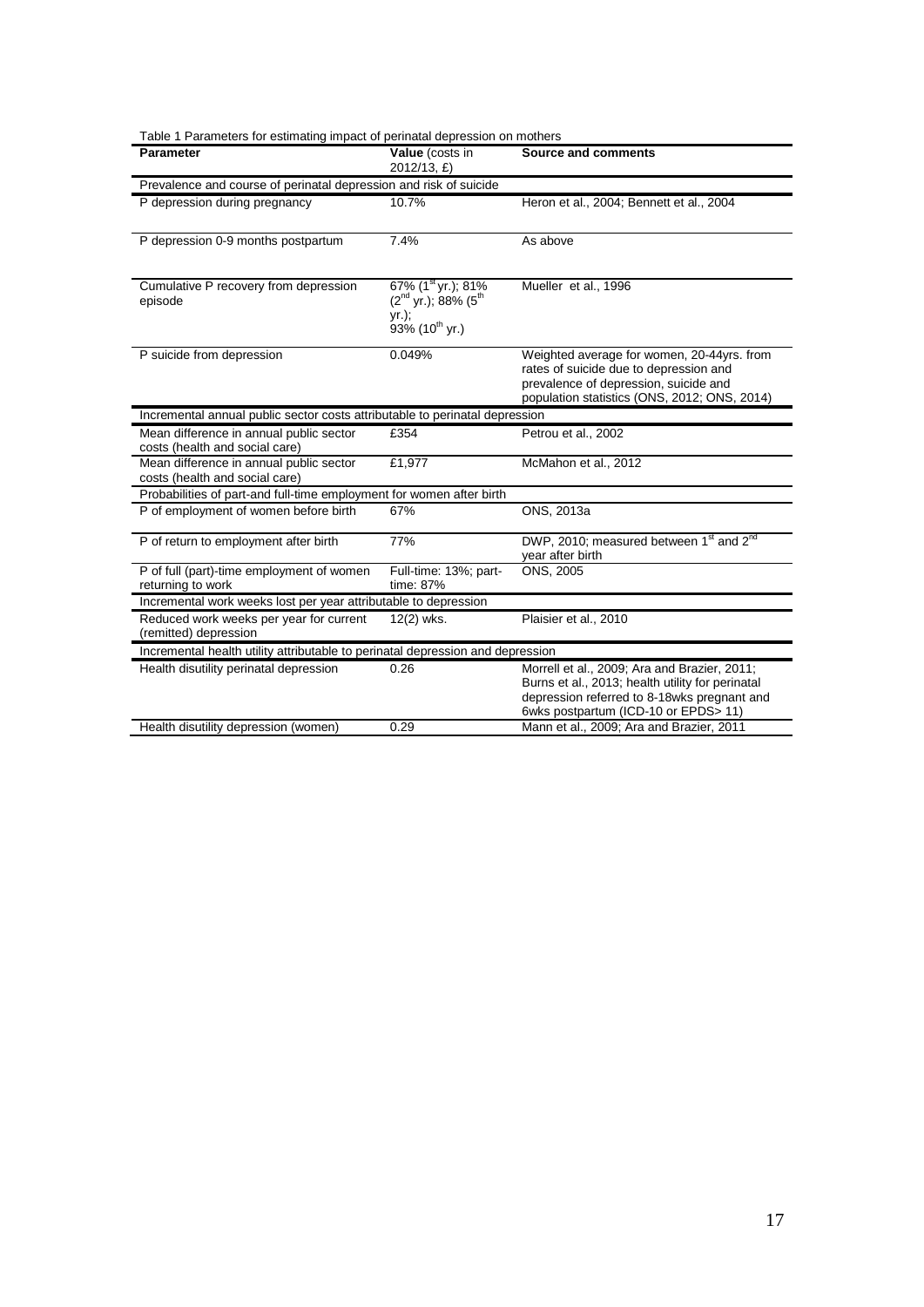| Table 2 Parameters for estimating impact of perinatal anxiety on mothers |  |  |  |
|--------------------------------------------------------------------------|--|--|--|
|                                                                          |  |  |  |

| Parameter                                                                                  | Value (costs in 2012/13, £)                                                                                                                                                                                     | Source and comments                                                                                                                                                                                                                               |  |  |
|--------------------------------------------------------------------------------------------|-----------------------------------------------------------------------------------------------------------------------------------------------------------------------------------------------------------------|---------------------------------------------------------------------------------------------------------------------------------------------------------------------------------------------------------------------------------------------------|--|--|
| Prevalence and course of perinatal anxiety                                                 |                                                                                                                                                                                                                 |                                                                                                                                                                                                                                                   |  |  |
| P anxiety (without co-existing<br>depression) during pregnancy                             | 6.9%                                                                                                                                                                                                            | Heron et al., 2004; refers to anxiety measured<br>in second and third trimester and accounts for<br>two third overlap with perinatal depression<br>(Wisner et al., 2013; Lydsdottir et al., 2014;<br>NICE, 2014)                                  |  |  |
| P anxiety (without co-existing<br>depression) after birth                                  | 3.0%                                                                                                                                                                                                            | As above; refers to anxiety measured 0 to 9<br>months postpartum and accounts for two third<br>overlap with perinatal depression (Wisner et al.,<br>2013; Lydsdottir et al., 2014; NICE, 2014)                                                    |  |  |
| P non-remitted anxiety linked to<br>perinatal anxiety (without co-<br>existing depression) | 1 <sup>st</sup> yr. 85.2%; 2 <sup>nd</sup> yr. 74.7%;<br>3rd yr. 69.9%; 4 <sup>th</sup> yr. 65.6%;<br>5 <sup>th</sup> yr. 64.2%; 6 <sup>th</sup> yr. 62.1%;<br>$7th$ yr. 59.5%; 8-10 <sup>th</sup> yr.<br>57.7% | Yonkers et al., 2003; weighted across different<br>anxiety disorders based on prevalence taken<br>from same source: panic disorder (8.5%), panic<br>disorder with agoraphobia (48%), social phobia<br>(19.4%), generalised anxiety disorder (24%) |  |  |
| Incremental health utility attributable to anxiety                                         |                                                                                                                                                                                                                 |                                                                                                                                                                                                                                                   |  |  |
| Health disutility anxiety                                                                  | 0.088                                                                                                                                                                                                           | Saarni et al., 2007; refers to anxiety disorders<br>across different types compared to population<br>without disorder                                                                                                                             |  |  |
| Incremental work weeks lost per year attributable to anxiety                               |                                                                                                                                                                                                                 |                                                                                                                                                                                                                                                   |  |  |
| Reduced work wks, due to<br>(remitted) anxiety                                             | $9.4(2.8)$ wks.                                                                                                                                                                                                 | Plaisier et al., 2010                                                                                                                                                                                                                             |  |  |
| Incremental annual public sector costs attributable to perinatal anxiety                   |                                                                                                                                                                                                                 |                                                                                                                                                                                                                                                   |  |  |
| Incremental costs of health and<br>social care                                             | £866                                                                                                                                                                                                            | McManus et al., 2009; NICE, 2011; p128;<br>refers to generalised anxiety disorder                                                                                                                                                                 |  |  |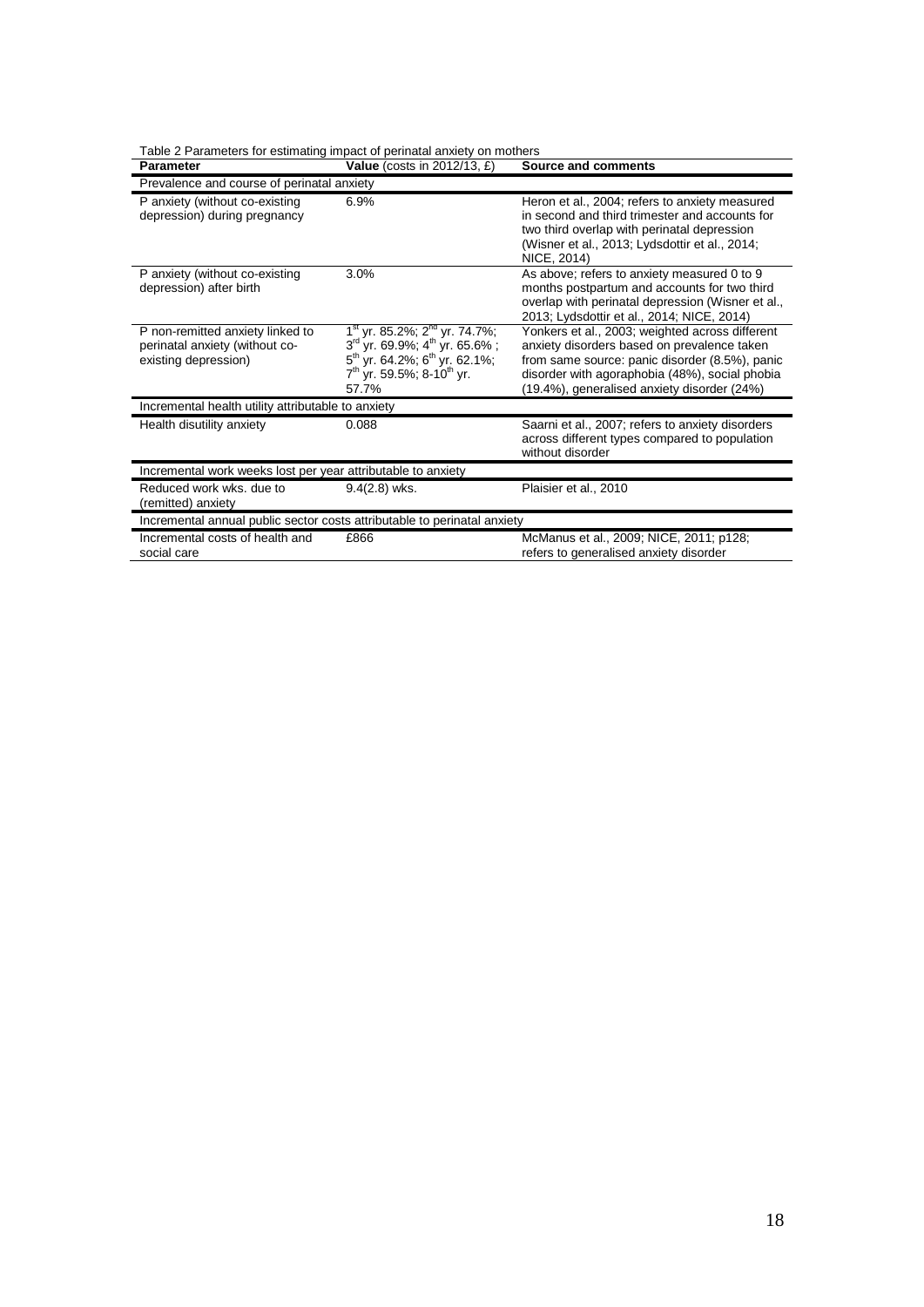| Table 3 Parameters for estimating the impact of perinatal depression on children |  |  |
|----------------------------------------------------------------------------------|--|--|
|                                                                                  |  |  |

| rable of arameters for estimating the impact of permatar depression on critiquent               |                                                                             |                                                                                                                                           |
|-------------------------------------------------------------------------------------------------|-----------------------------------------------------------------------------|-------------------------------------------------------------------------------------------------------------------------------------------|
| Parameter                                                                                       | <b>Value</b> (costs in 2012/13,<br>£)                                       | <b>Source and comments</b>                                                                                                                |
| Prevalence and course of perinatal depression (Table 1)                                         |                                                                             |                                                                                                                                           |
| Parameters to calculate incremental costs of PTB                                                |                                                                             |                                                                                                                                           |
| <b>RR PTB</b>                                                                                   | 1.34                                                                        | Grote et al., 2010; weighted RR combined for<br>middle/upper and lower socio-economic group<br>(ONS, 2011)                                |
| P (extremely) PTB                                                                               | 7.7% (of those 3.9%<br>extremely pre-term)                                  | Mangham et al., 2007                                                                                                                      |
| RD pre-term                                                                                     | 2.64pp                                                                      | Derived from RR of PTB and p of extremely<br><b>PTB</b>                                                                                   |
| RD extremely pre-term                                                                           | 0.1 <sub>pp</sub>                                                           | Derived from RD of PTB and p of extremely<br>PTB                                                                                          |
| RD pre-term but not extremely                                                                   | 2.54pp                                                                      | Derived from RD of PTB and 1-p of extremely<br><b>PTB</b>                                                                                 |
| Incremental lifetime costs of<br>extremely PTB                                                  | HSC £105,022; ED<br>£4,874; OOP £2,363; PL<br>£3,845                        | Petrou and Khan 2012; 95% HSC during<br>neonatal phase; OOP and PL referred to<br>parents                                                 |
| Incremental lifetime costs of (non-<br>extreme) PTB                                             | HSC £34,131; ED £584;<br>OOP £439; PL £693                                  | As above                                                                                                                                  |
| Health disutility for extremely pre-<br>term children                                           | 0.167                                                                       | Petrou et al., 2009; measured at 11yrs                                                                                                    |
| Health disutility for (non-extreme)<br>pre-term children                                        | 0.073                                                                       | Petrou et al., 2010; refers to moderate<br>cognitive impairment, term population                                                          |
| Parameters to calculate incremental costs of infant death                                       |                                                                             |                                                                                                                                           |
| RD infant death                                                                                 | 1.3 <sub>pp</sub>                                                           | Sanderson et al., 2002; Howard et al., 2007;<br>derived from RR and p infant death (ONS,<br>2011)                                         |
| Parameters to calculate incremental costs of child emotional problems                           |                                                                             |                                                                                                                                           |
| RD child emotional problems                                                                     | 2.4pp (5-10yrs); 5pp (11-<br>16yrs)                                         | Bauer et al., 2014; RD measured at 11yrs;<br>adjustment of 0.48 to derive RD 5-11yrs.<br>(Green et al., 2005)                             |
| P postnatal depression and<br>subsequent depression                                             | 6.2%                                                                        | Halligan et al., 2007                                                                                                                     |
| RD child emotional problems (linked<br>to perinatal depression with<br>subsequent depression)   | 7.7pp (5-10yrs); 16pp (11-<br>16yrs)                                        | Halligan et al., 2007; OR measured at 13yrs<br>(3.86); adjustment of 0.48 to derive RD 5-11yrs<br>(Green et al., 2005)                    |
| Incremental cost of child emotional<br>disorder p.a.                                            | HSC £132; ED £1,305                                                         | Snell et al., 2013                                                                                                                        |
| Incremental cost of adult depression<br>per year                                                | <b>HSC £1,977</b>                                                           | McMahon et al., 2012                                                                                                                      |
| Parameters to calculate incremental costs of child conduct problems                             |                                                                             |                                                                                                                                           |
| RD child conduct problems                                                                       | 12pp                                                                        | Bauer et al., 2014; measured at 11yrs                                                                                                     |
| P conduct problems with severity of<br>disorder                                                 | 25%                                                                         | Colman et al., 2009                                                                                                                       |
| Incremental lifetime costs of                                                                   | HSC: £5,100; CJ:                                                            | Parsonage et al., 2014; refers to conduct                                                                                                 |
| conduct problems without severity<br>of a disorder                                              | £10,000; PL: £10,500; VC:<br>£37,900;HRQoL: £21,500                         | problems without severity of a disorder; costs<br>to health and social care were those to the<br>NHS                                      |
| Incremental lifetime costs of<br>conduct disorder                                               | HSC: £12,600; CJ:<br>£35,800; PL £28,400; VC:<br>£134,500; HRQoL<br>£48,700 | Parsonage et al., 2014; refers to conduct<br>problems with severity of disorder; costs to<br>health and social care were those to the NHS |
| Parameters used to calculate special educational needs and leaving school without qualification |                                                                             |                                                                                                                                           |
| Incremental cost for special<br>education                                                       | £3,166                                                                      | Bauer et al., 2014                                                                                                                        |
| Incremental lifetime costs for lost<br>productivity                                             | £1,463                                                                      | Bauer et al., 2014                                                                                                                        |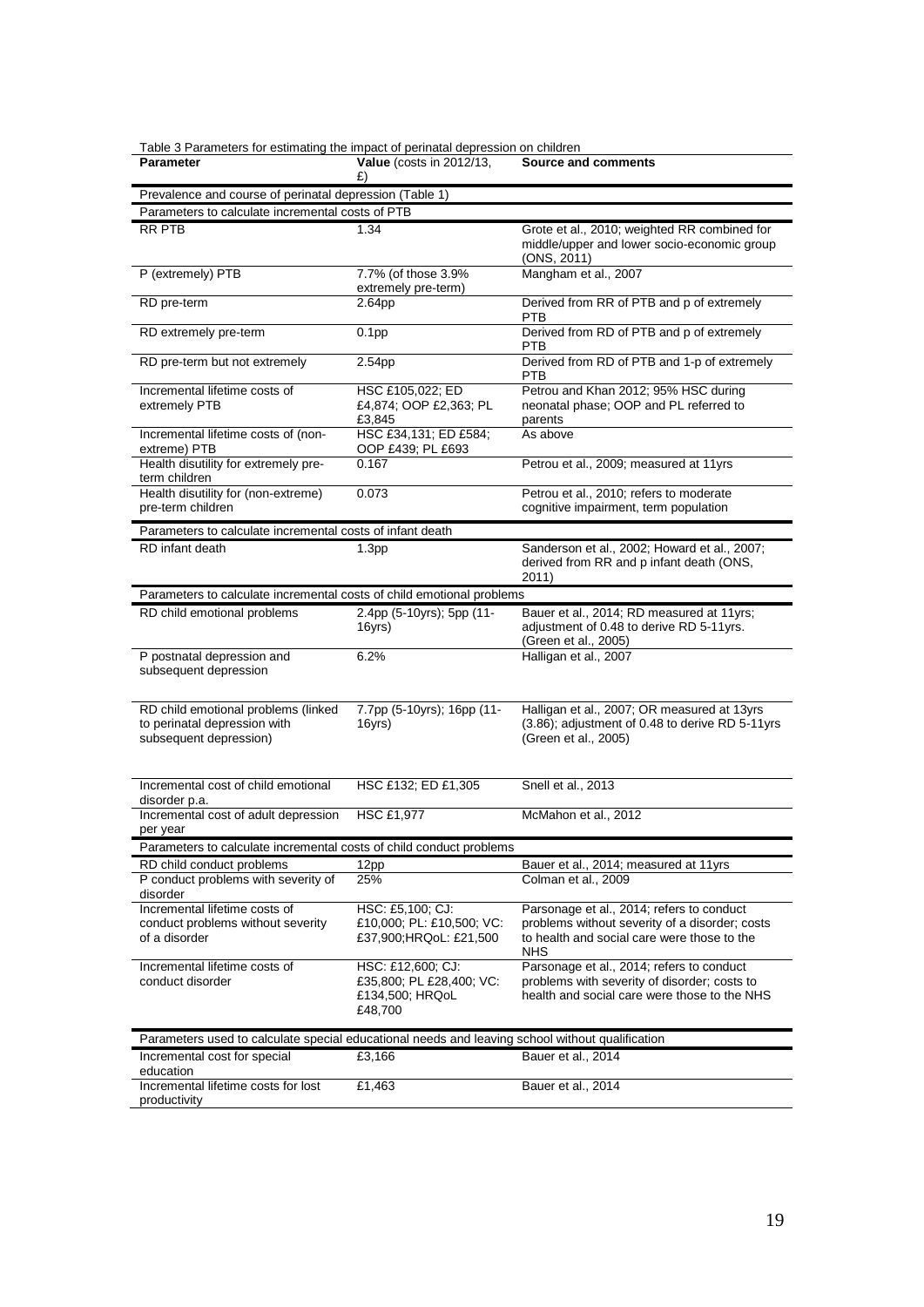| Table 4 Parameters for estimating impact of perinatal anxiety on children         |                                                              |                                                                                                                               |
|-----------------------------------------------------------------------------------|--------------------------------------------------------------|-------------------------------------------------------------------------------------------------------------------------------|
| Parameter                                                                         | <b>Value</b> (costs in $2012/13$ , $E$ )                     | Source and comments                                                                                                           |
| Prevalence and course of perinatal anxiety (Table 2)                              |                                                              |                                                                                                                               |
| Parameters to calculate incremental costs of PTB                                  |                                                              |                                                                                                                               |
| P anxiety during pregnancy                                                        | 10% (anxiety score 5); 1.8%<br>(anxiety score 6)             | Orr et al., 2007; measured anxiety ion a scale<br>from 0 to 6; significant associations were only<br>found for scores 5 and 6 |
| RD PTB (PTB)                                                                      | 5.4pp (anxiety score 5);<br>13.3pp (anxiety score 6)         | As above                                                                                                                      |
| Incremental lifetime costs PTB                                                    | HSC £36,896; ED £190; PL<br>£816; OOP £514                   | Derived from Petrou and Khan, 2012 (see<br>Table 2)                                                                           |
| Parameters to calculate incremental costs of child emotional and conduct problems |                                                              |                                                                                                                               |
| P of anxiety during pregnancy                                                     | 15.3%                                                        | O'Donnell, 2014                                                                                                               |
| P of child emotional or conduct<br>problems                                       | 7.3%                                                         | O'Connor et al., 2002                                                                                                         |
| RD (RD) child emotional or<br>conduct problems                                    | 5.1pp                                                        | O'Connor et al., 2002, O'Donnell 2014; mean<br>RD measured at 4yrs and 13yrs                                                  |
| RD child emotional problems                                                       | 1.7pp                                                        | As above                                                                                                                      |
| RD child conduct problems                                                         | 3.4 <sub>pp</sub>                                            | As above                                                                                                                      |
| Parameters to calculate incremental costs of child abdominal pain                 |                                                              |                                                                                                                               |
| P postnatal anxiety                                                               | 14.7%                                                        | Ramchandani et al., 2006                                                                                                      |
| RD chronic abdominal pain                                                         | 3.9 <sub>pp</sub>                                            | As above                                                                                                                      |
| Costs of child chronic pain p.a.                                                  | HSC £9,028; ED £433; OOP<br>£1,071; UC: £5,850; PL<br>£1,827 | Sleed et al., 2005; education costs referred to<br>those of home tutoring                                                     |